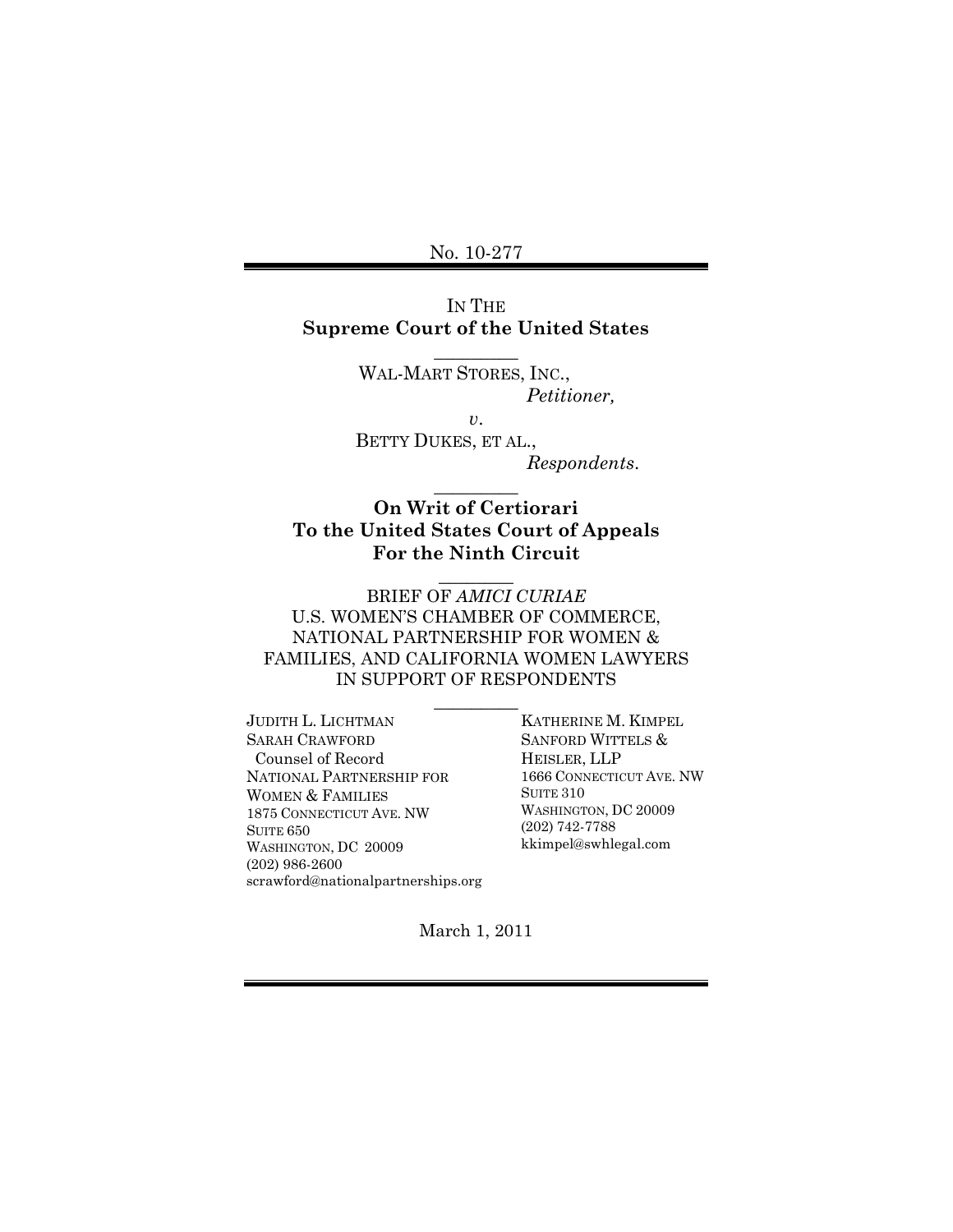# **TABLE OF CONTENTS**

in the  $\mathbf{i}$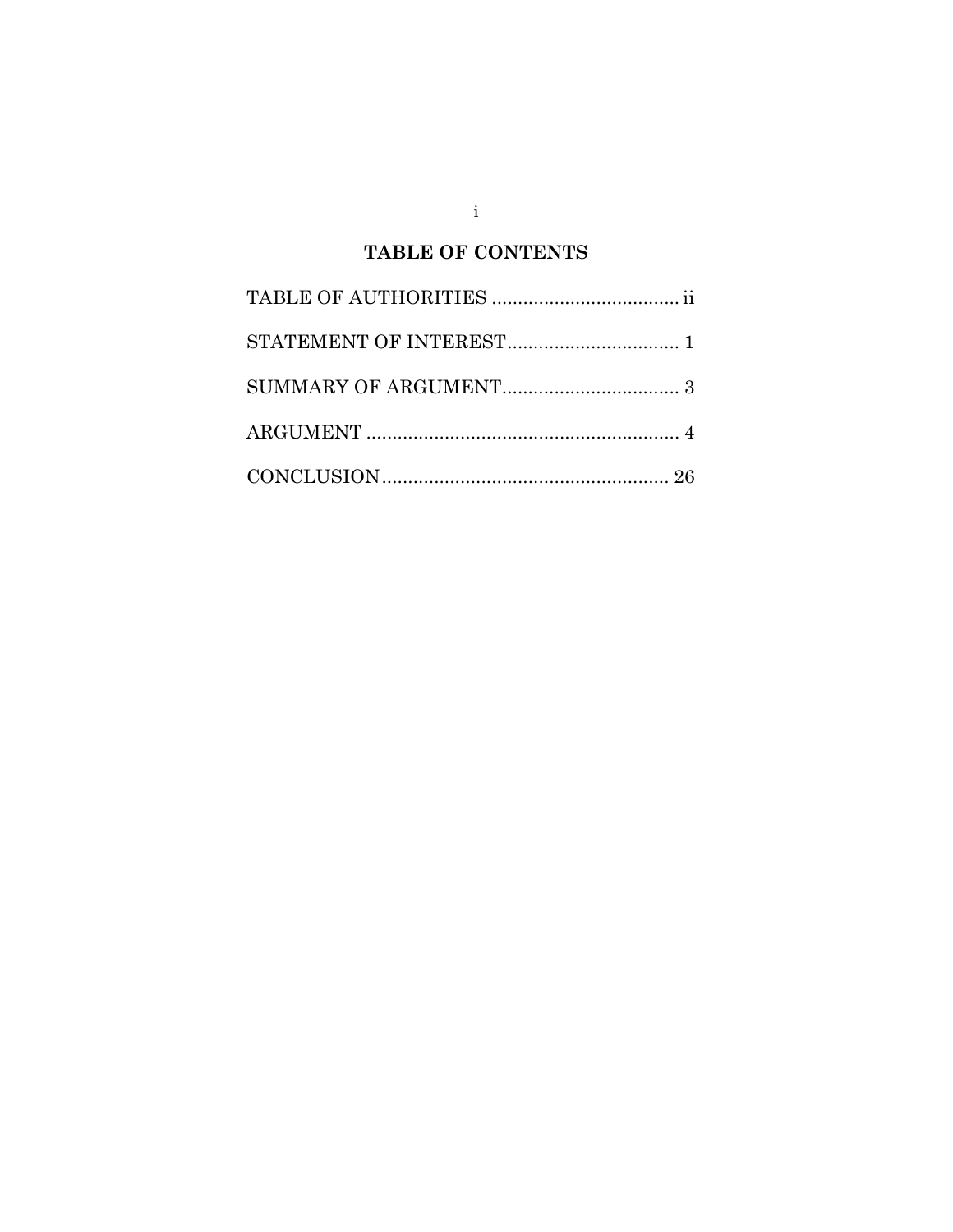# **TABLE OF AUTHORITIES**

# **CASES**

| Brown v. Board of Education,                                                                                |
|-------------------------------------------------------------------------------------------------------------|
| Haynes v. Shoney's, Inc.,<br>No. 89-30093-RV, 1993 U.S. Dist. LEXIS                                         |
| Ingram v. Coca-Cola Co.,                                                                                    |
| Roberts v. Texaco, Inc.,                                                                                    |
| <i>Velez v. Novartis Pharm. Corp.,</i><br>No. 04 Civ. 09194 (CM), 2010 U.S.<br>Dist. LEXIS 125945 (S.D.N.Y. |
| <b>STATUTES &amp; REGULATIONS</b>                                                                           |
| Class Action Fairness Act of 2005, Pub. L.                                                                  |
|                                                                                                             |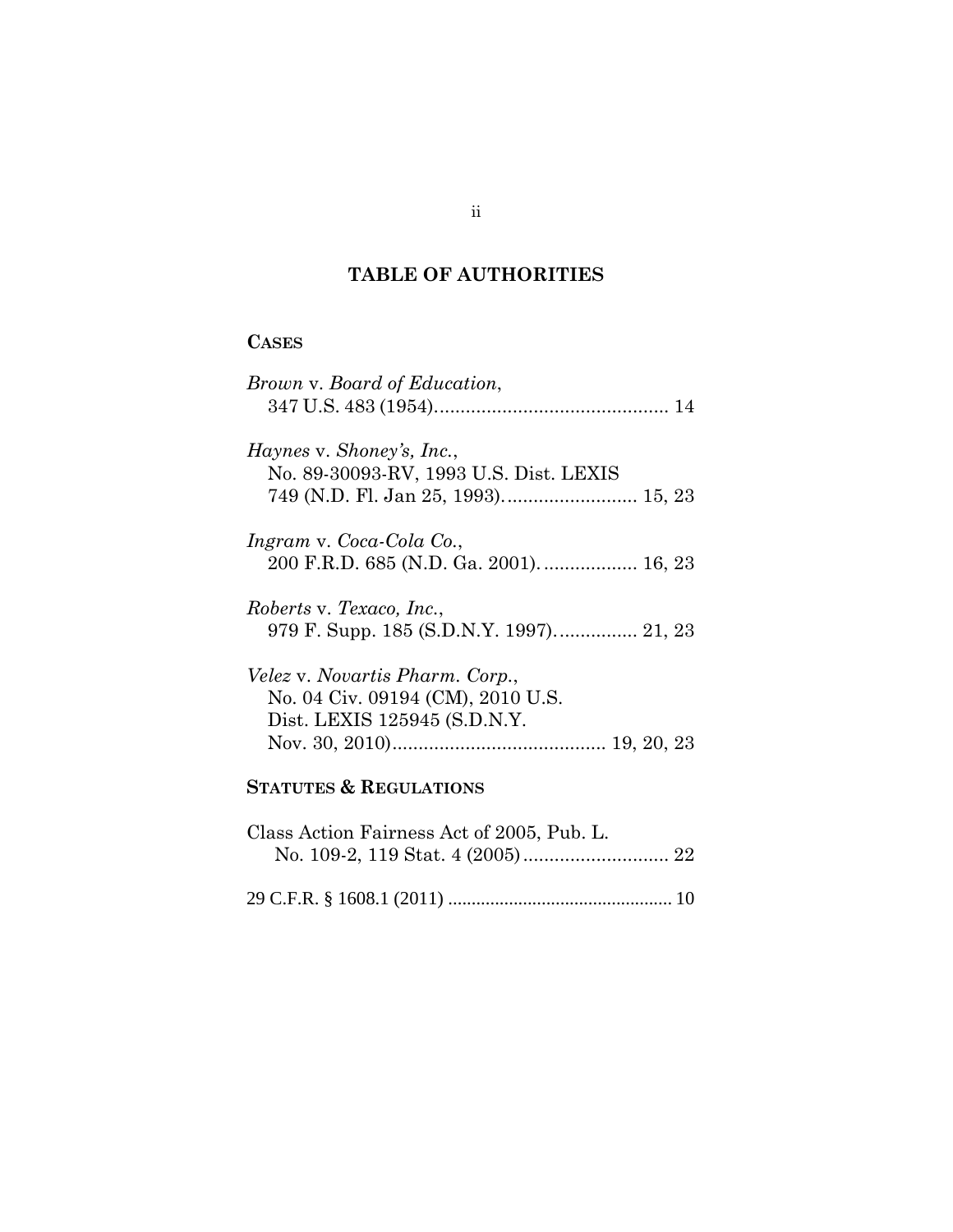### **AMICUS BRIEFS**

Brief for the Chamber of Commerce of the U.S. as Amicus Curiae Supporting Respondent, Smith v. Bayer Corp., No. 09- 1205 (U.S. argued Jan. 18, 2011) ..................... 23

- Brief for the Institute for Women's Policy Research et al. as Amici Curiae Supporting Respondents, Wal-Mart Stores, Inc. v. Dukes, No. 10-277 (U.S. filed Mar. 1, 2011) ............................. 13, 16
- Consolidated Brief of Lt. Gen. Julius W. Becton, Jr. et. al. as Amici Curiae Supporting Respondents, Grutter v. Bollinger, 539 U.S. 306 (2003) (No. 02-241), and Gratz v. Bollinger, 539 U.S. 244 (2003) (No. 02-516) ....................................................... 14
- Brief for 65 Leading American Businesses as Amici Curiae Supporting Respondents, Grutter v. Bollinger, 539 U.S. 306 (2003) (No. 02-241), and Gratz v. Bollinger, 539 U.S. 244 (2003) (No. 02-516) ........................ 7, 14

#### **ARTICLES AND BOOKS**

- ROY D. ADLER, WOMEN IN THE EXECUTIVE SUITE CORRELATE TO HIGH PROFITS (2001) ........ 5
- AFL-CIO & INST. FOR WOMEN'S POL'Y RES., EQUAL PAY FOR WORKING FAMILIES: NATIONAL AND STATE DATA ON THE PAY GAP AND ITS COSTS (1999) ........................................ 12

#### iii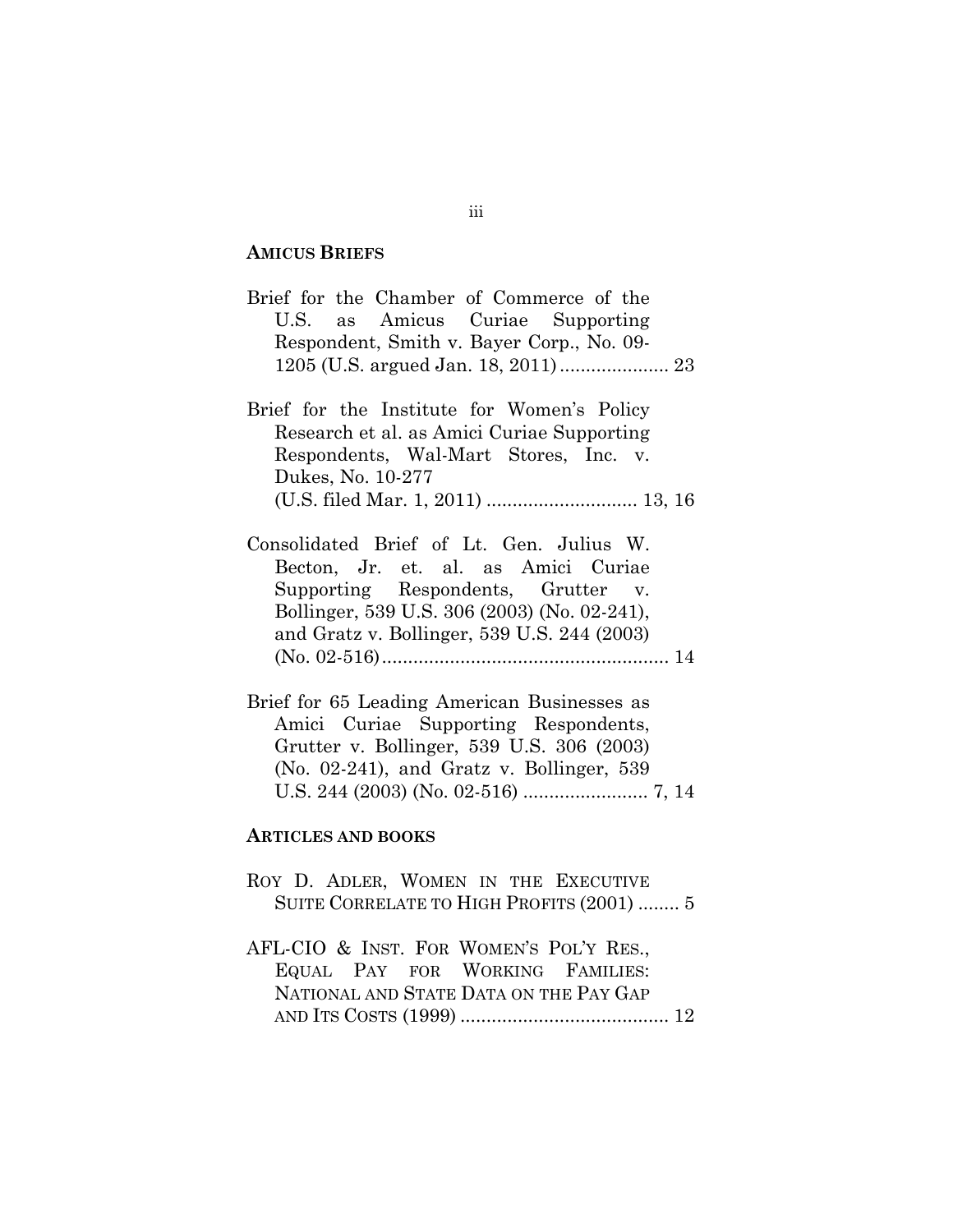| Gavin S. Appleby, Protect Yourself Against<br>Common Discrimination Mistakes,                                                                                    |
|------------------------------------------------------------------------------------------------------------------------------------------------------------------|
| Jessica Bennett & Jesse Ellison, Tracking the<br><i>Wage Gap</i> , NEWSWEEK, Apr. 20, 2010 12                                                                    |
| Francine D. Blau & Lawrence M. Kahn,<br>Gender Differences in Pay, 14 J. ECON.                                                                                   |
| Francine D. Blau & Jed DeVaro, New<br>Evidence on Gender Differences in<br>Promotion Rates: An Empirical Analysis of<br>a Sample of New Hires, INDUS. REL., July |
| BNA HR DECISION SUPPORT NETWORK,<br>DIVERSITY & INCLUSION: MOVING FROM<br>CELEBRATING DIFFERENCES TO MAKING THE<br>BUSINESS CASE FOR DIVERSITY (2009)  7         |
| Douglas E. Brayley & Eric S. Nguyen, Good<br>Business: A Market-Based Argument for<br>Law Firm Diversity, 34 J. LEGAL PROF. 1                                    |
| CATALYST, THE BOTTOM LINE: CONNECTING<br>CORPORATE PERFORMANCE AND GENDER                                                                                        |
| CATALYST, 2008 CATALYST CENSUS OF WOMEN<br>CORPORATE OFFICERS AND TOP EARNERS OF                                                                                 |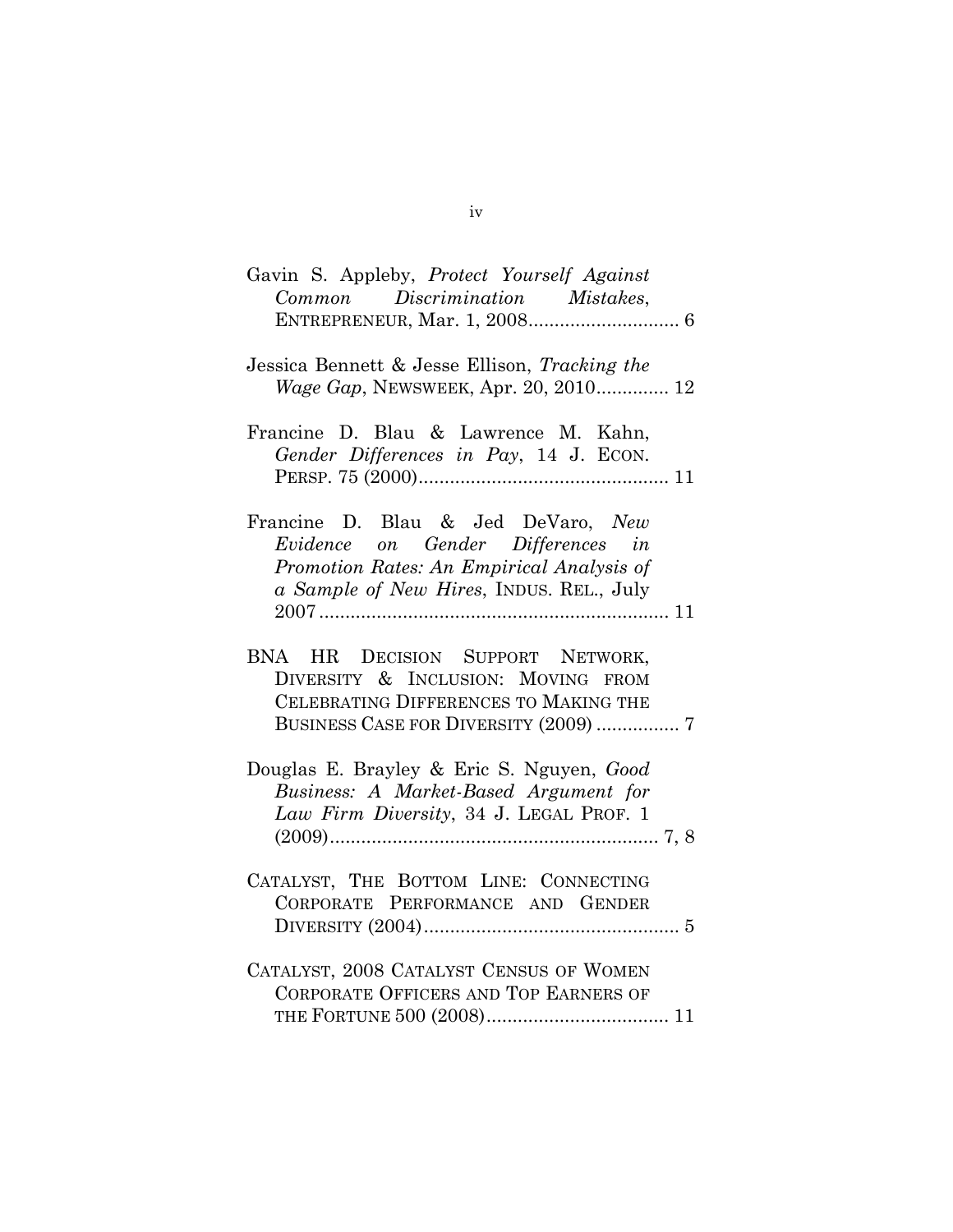| CATALYST, WOMEN IN U.S. MANAGEMENT                                                                                                                             |
|----------------------------------------------------------------------------------------------------------------------------------------------------------------|
| CHICAGO AREA PARTNERSHIPS, PATHWAYS AND<br>PROGRESS: BEST PRACTICES TO ENSURE                                                                                  |
| CATHY CRONIN-HARRIS & DAVID M. WHITE,<br>ENDURING CORPORATE<br>NEGOTIATING<br>CHANGE: A CASE STUDY ON THE TASK FORCE<br>ON EQUALITY AND FAIRNESS IN ROBERTS V. |
| Donald Deere, Conduct a Pay Equity Study to<br>Mitigate Litigation Risks, SOCIETY FOR<br>HUMAN RESOURCE MANAGEMENT, Sept. 7,                                   |
| JUDY GOLDBERG DEY & CATHERINE HILL,<br>BEHIND THE PAY GAP (2007)  11                                                                                           |
| Does Your Company Have Internal Pay<br>Equity?, PAYSCALE FOR EMPLOYERS:<br>COMPENSATION TODAY, June 31, 2009  6                                                |
| Jesse Ellison, Shattering Glass Ceilings,                                                                                                                      |
| FED. GLASS CEILING COMM'N, U.S. DEP'T OF<br>LABOR, GOOD FOR BUSINESS: MAKING FULL<br>USE OF THE NATION'S HUMAN CAPITAL                                         |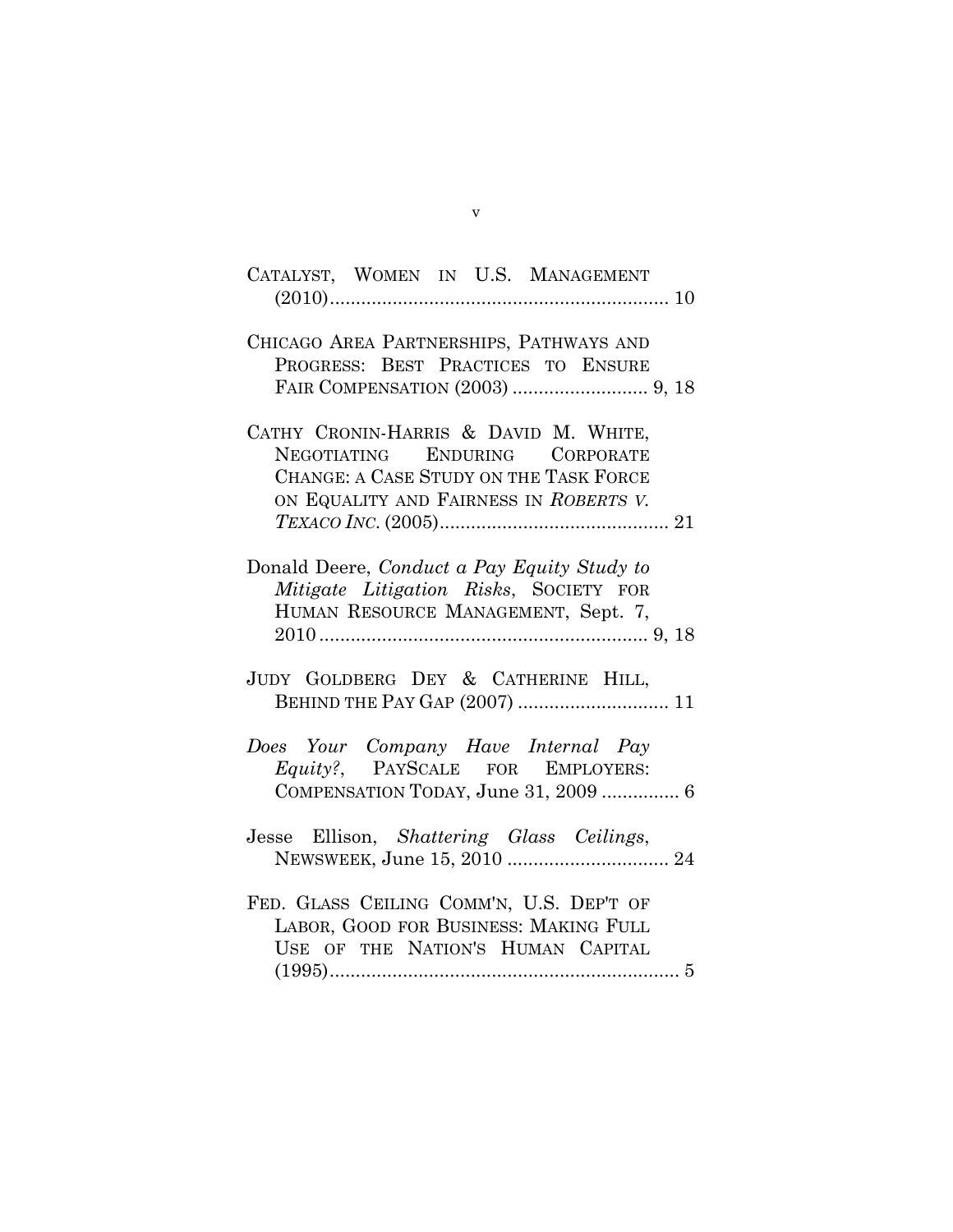- Cheryl Francis & Sheila Penrose, *Getting More Women to the C-Suite*, HUM. RESOURCE EXEC. ONLINE, Feb. 7, 2011 .............. 8
- Tristin K. Green, *Targeting Workplace Context: Title VII as a Tool for Institutional Reform*, 72 FORDHAM L. REV. 659 (2003) .......... 14
- Linda S. Hartenian & Donald E. Gudmundson, *Cultural Diversity in Small Business: Implications for Firm Performance*, 5 J. DEVELOPMENTAL ENTREPRENEURSHIP 209 (2000) .......................... 8
- ALEXIS M. HERMAN ET AL., FIFTH ANNUAL REPORT OF THE TASK FORCE (2006) ............ *passim*
- Cedric Herring, *Does Diversity Pay?: Race, Gender, and the Business Case for Diversity*, 74 AM. SOC. REV. 208 (2009) .............. 4
- SYLVIA ANN HEWLETT, OFF-RAMPS AND ON-RAMPS: KEEPING TALENTED WOMEN ON THE ROAD TO SUCCESS (2007) ............................. 14, 24
- HR Specialist, *How Not to Manage HR: Forget about Formal Hiring and Promotions Processes*, BUS. MGMT. DAILY, June 10, 2010 ..................................................................... 9
- INST. FOR WOMEN'S POL'Y RES., THE GENDER WAGE GAP: 2009 (2010) ..................................... 10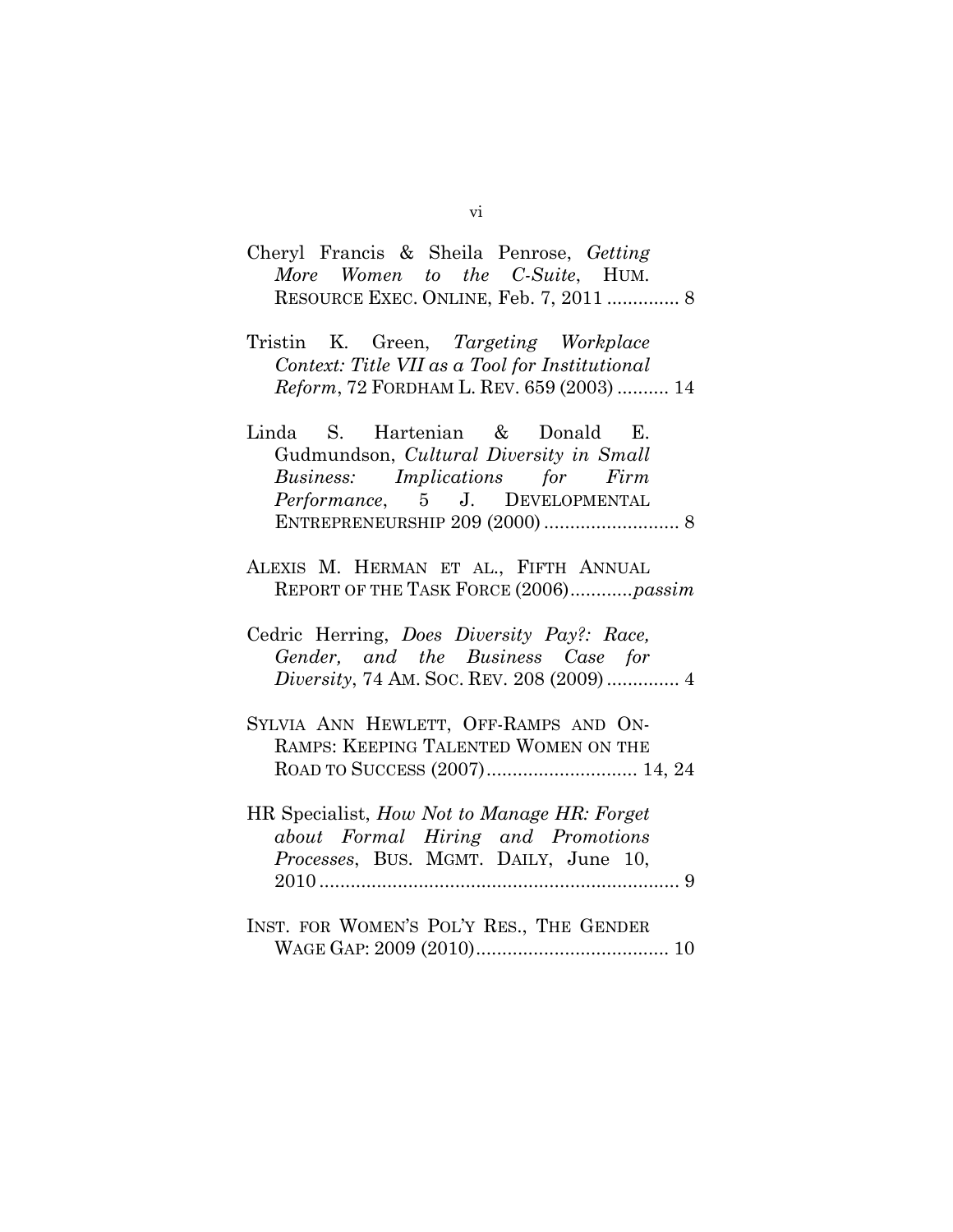| Harry Kalven Jr. & Maurice Rosenfield, The<br>Contemporary Function of the Class Suit, 8                                           |
|------------------------------------------------------------------------------------------------------------------------------------|
| Nancy Levit, Megacases, Diversity, and the<br>Elusive Goal of Workplace Reform, 49 B.C.                                            |
| Orly Lobel, Big-Box Benefits: The Targeting of<br>Giants in a National Campaign to Raise<br>Work Conditions, 39 CONN. L. REV. 1685 |
| MCKINSEY & CO., WOMEN MATTER 2010<br>$(2010)$                                                                                      |
| Research Makes a Business Case for Diversity,<br>FED. HUM. RESOURCES WK., Sept. 24, 2001  4                                        |
| THE SHRIVER REPORT: A WOMAN'S NATION<br>CHANGES EVERYTHING (Heather Boushey &                                                      |
| SOC'Y FOR HUM. RES. MGMT., 2007 STATE OF<br>WORKPLACE DIVERSITY MANAGEMENT                                                         |
| Susan Sturm, Second Generation Employment<br>Discrimination: A Structural Approach,                                                |
| Davia Temin, Making the Business Case for                                                                                          |

*Gender Equality*, FORBES, Nov. 9, 2010 ............. 7

# vii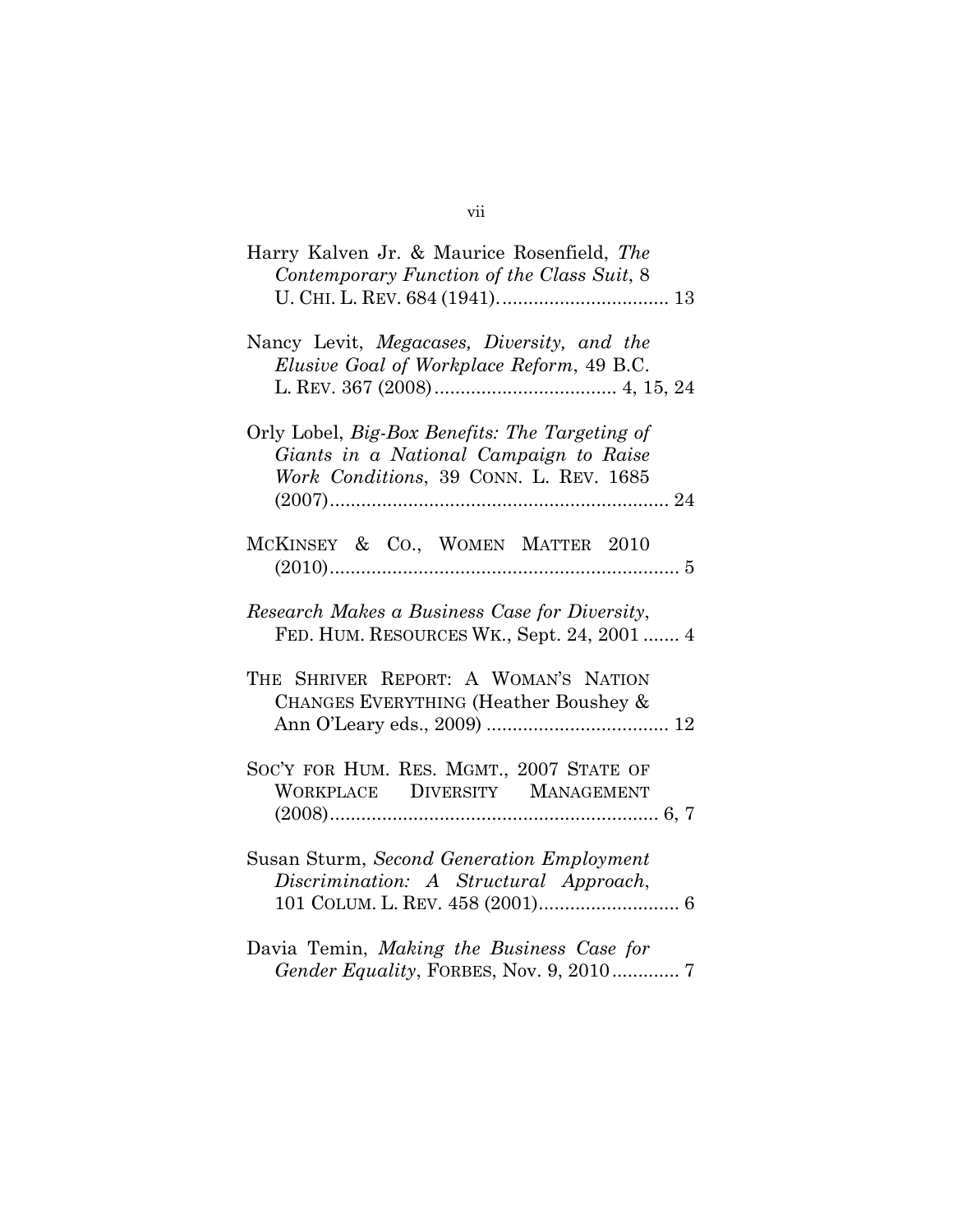### viii

| U.S. GOV'T ACCOUNTABILITY OFF., WOMEN IN<br>MANAGEMENT: FEMALE MANAGERS'<br>REPRESENTATION, CHARACTERISTICS, AND                                                                                                      |
|-----------------------------------------------------------------------------------------------------------------------------------------------------------------------------------------------------------------------|
| STEVE WATKINS, THE BLACK O: RACISM AND<br>REDEMPTION IN AN AMERICAN CORPORATE                                                                                                                                         |
| Theresa M. Welbourne, Wall Street Likes Its<br>Women: An Examination of Women in the<br>Top Management Teams of Initial Public<br>Offerings (Cornell Univ. Ctr. for Advanced<br>Hum. Res. Working Paper Series, Paper |
| Stephen C. Yeazell, <i>Brown</i> , the Civil Rights<br>Movement, and the Silent Litigation<br><i>Revolution</i> , 57 VAND. L. REV. 1975 (2004) 13                                                                     |
| <b>MISCELLANEOUS</b>                                                                                                                                                                                                  |
| Coca-Cola Co., <i>Diversity: Our Progress</i> (2011),<br>http://www.thecoca-<br>colacompany.com/citizenship/our_progress.                                                                                             |
| Declaration of Marc Bendick, Jr., Ph.D. in                                                                                                                                                                            |

Support of Plaintiffs' Motion for Class Certification (Apr. 28, 2003), App. 448a Wal-Mart Stores, Inc. v. Dukes, No. 10-277 .... 11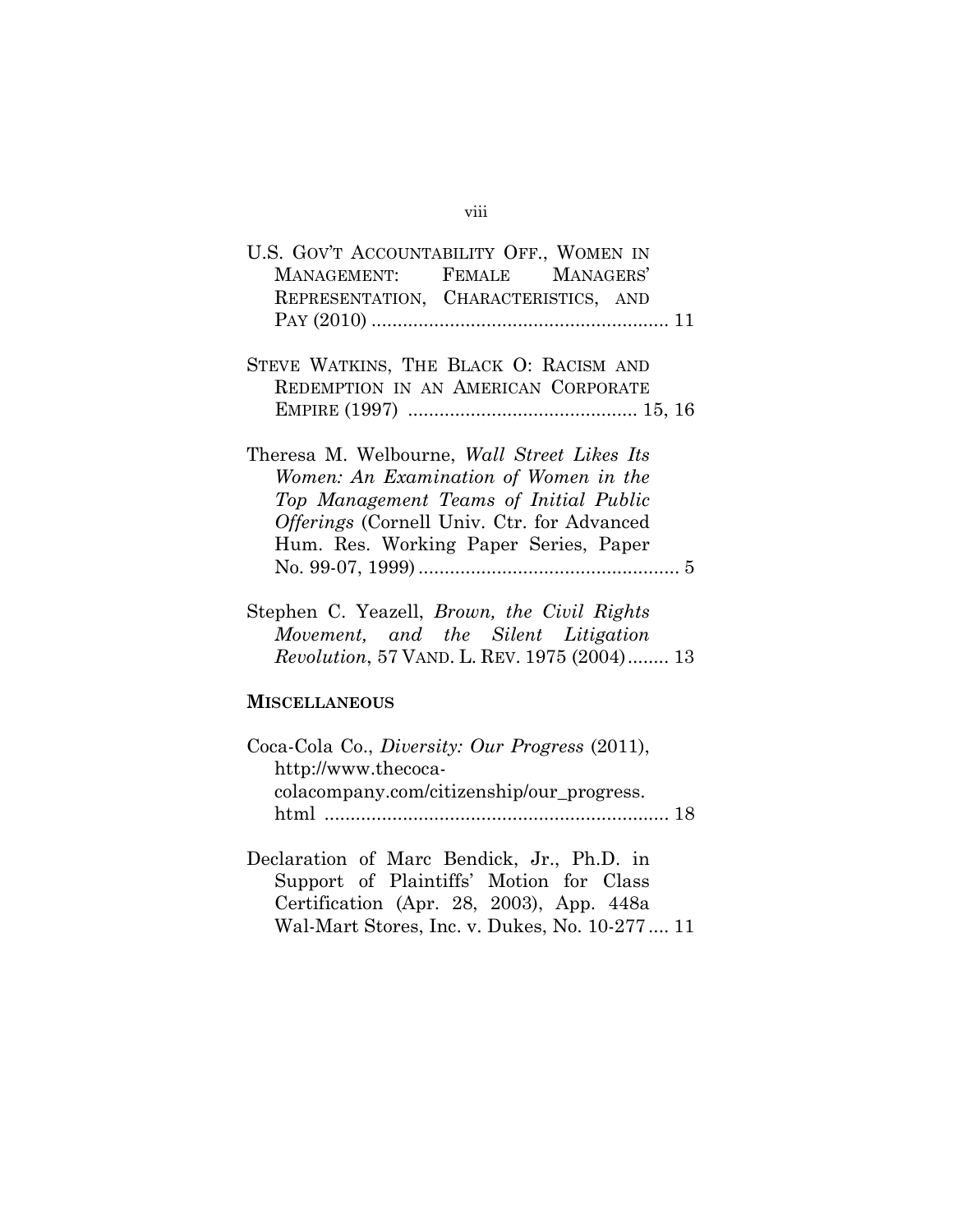| U.S. Chamber of Commerce and U.S.            |
|----------------------------------------------|
| Chamber Institute for Legal Reform,          |
| Statement on The Class Action Crisis and     |
| S. 1712 – "The Class Action Fairness Act"    |
|                                              |
|                                              |
| U.S. Chamber Institute for Legal Reform,     |
| Action Toolkit,<br>Class                     |
| http://www.legalreformnow.com/images/sto     |
| ries/documents/pdf/ClassActionToolkit.pdf 23 |
|                                              |
| U.S. Department of Labor, Bureau of Labor    |
| Statistics, Women's Earnings and             |
|                                              |
|                                              |
| Transcript of Proceedings Held on Nov. 19,   |
| 2010 before Judge Colleen McMahon, Velez     |
| v. Novartis Pharm. Corp., No. 04 Civ.        |
| 09194 (CM), 2010 U.S. Dist. LEXIS 125945     |
|                                              |
|                                              |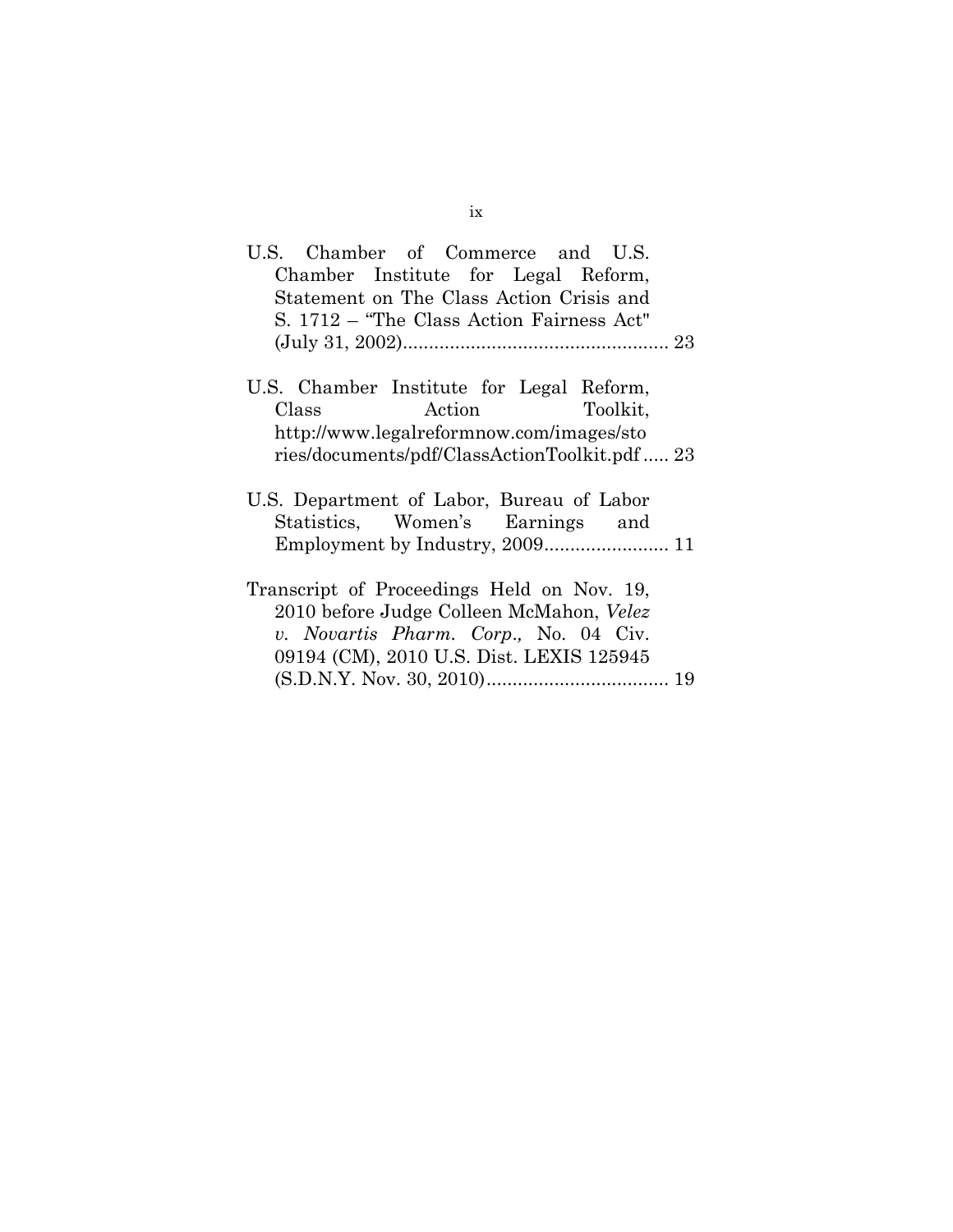### **STATEMENT OF INTEREST**

 The following *amici* submit this brief, with the consent of the parties, $\frac{1}{1}$  in support of Respondents' argument that the order of class certification was consistent with Rule 23 of the Federal Rules of Civil Procedure. Specifically, the *amici* submit this brief to highlight the business benefits of fair pay and promotions, the impact of persistent disparities, and the role of class actions in providing systemic reform to address unlawful discrimination.

The U.S. Women's Chamber of Commerce ("Women's Chamber") is the preeminent national women's chamber of commerce network, representing 500,000 individuals, business owners, career professionals, women's organizations, economic development organizations and leadership organizations. Its mission is to develop leaders, accelerate economic growth, and promote economic opportunity for women at every level of the U.S. economy. It is specifically concerned with issues of economic discrimination against women.

 The National Partnership for Women & Families (formerly the Women's Legal Defense Fund) is a national advocacy organization that develops and promotes policies to help women

**<sup>1</sup>** Counsel for *amici* authored this brief in its entirety. No person or entity other than *amici*, their staff, or their counsel made a monetary contribution to the preparation or submission of this brief. Letters of consent to the filing of this brief have been filed with Clerk of the Court pursuant to Supreme Court Rule 37.3.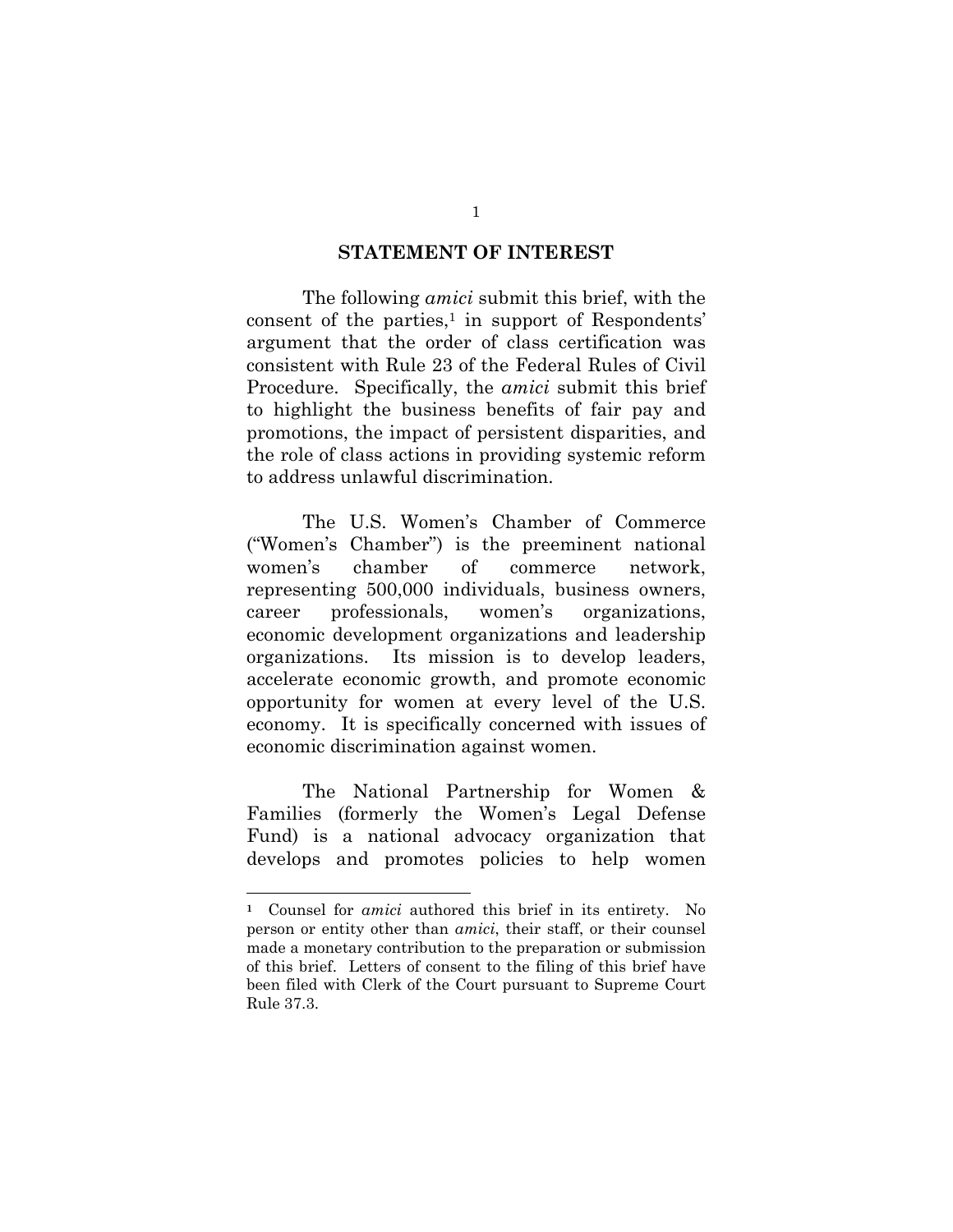achieve equal opportunity, quality health care, and economic security for themselves and their families. Since its founding in 1971, the National Partnership has worked to advance equal employment opportunities through several means, including by challenging discriminatory employment practices in the courts.

 California Women Lawyers (CWL) represents a broad range of lawyers throughout California. Throughout its thirty-year history, CWL has promoted its mission of advancing women's interests, extending universal equal rights, and eliminating bias. In pursuing its values of social justice and gender equality, CWL often joins amici briefs challenging discrimination by private and governmental entities, weighs in on proposed California and federal legislation, and implements programs fostering the appointment of women and other qualified candidates to the bench.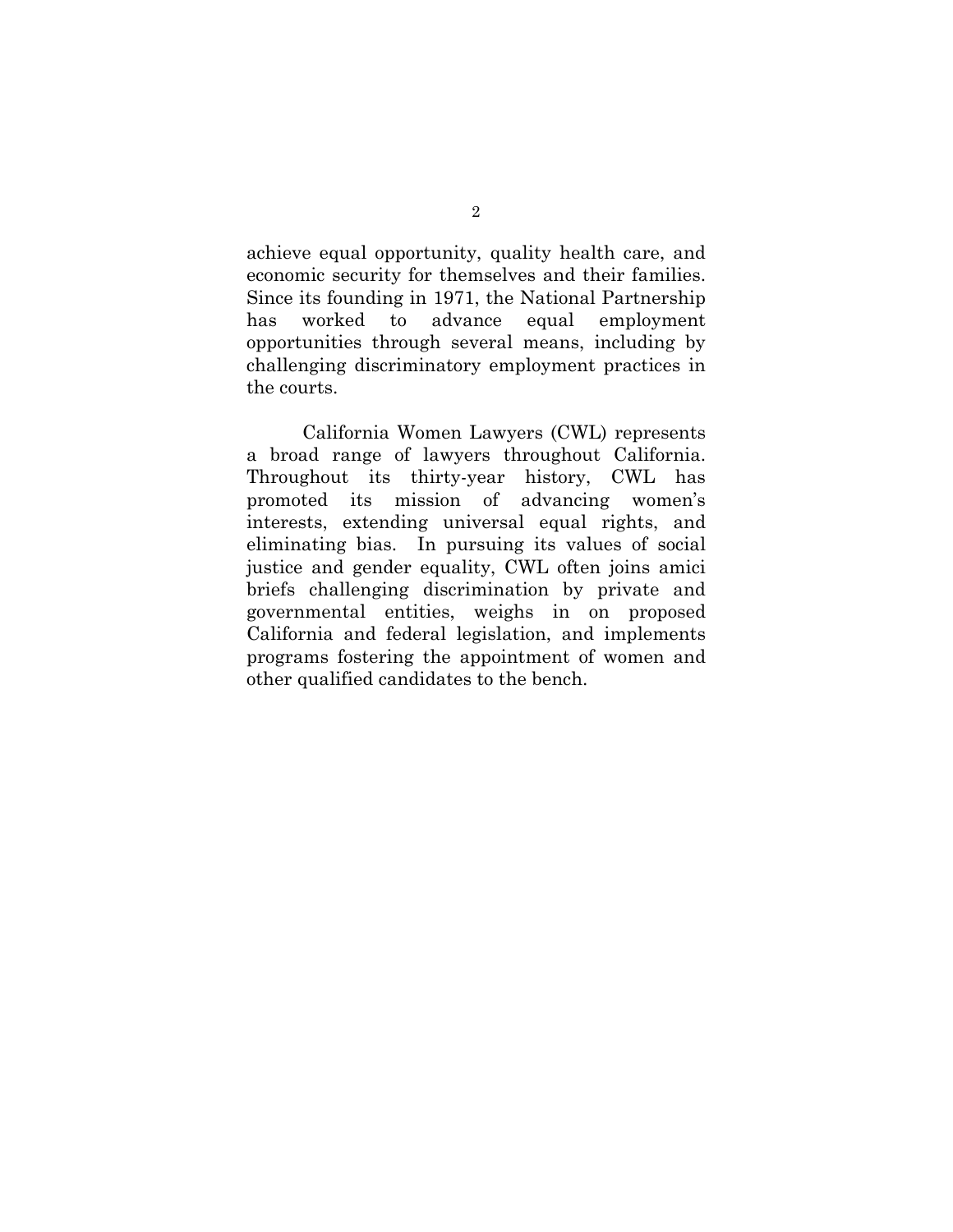### **SUMMARY OF ARGUMENT**

 Although women have made great strides since the passage of Title VII of the Civil Rights Act of 1964, disparities and discrimination persist in many workplaces. When recalcitrant employers fail to address systemic discrimination and ignore internal calls for reform, employees are more likely to turn to class litigation to obtain compliance with the law. While class litigation is relatively infrequent, such litigation can provide appropriate relief for harms that would otherwise go unremedied.

Indeed, class actions have played a critical role in changing discriminatory business practices and promoting systemic reforms that comply with the law, industry standards and best practices. These reforms have proven to be carefully-tailored to the corporations' own needs and infrastructures and to have long lasting effects. Such reforms have served to carry out the legislative intent of our civil rights laws, to the benefit of both employees *and* employers.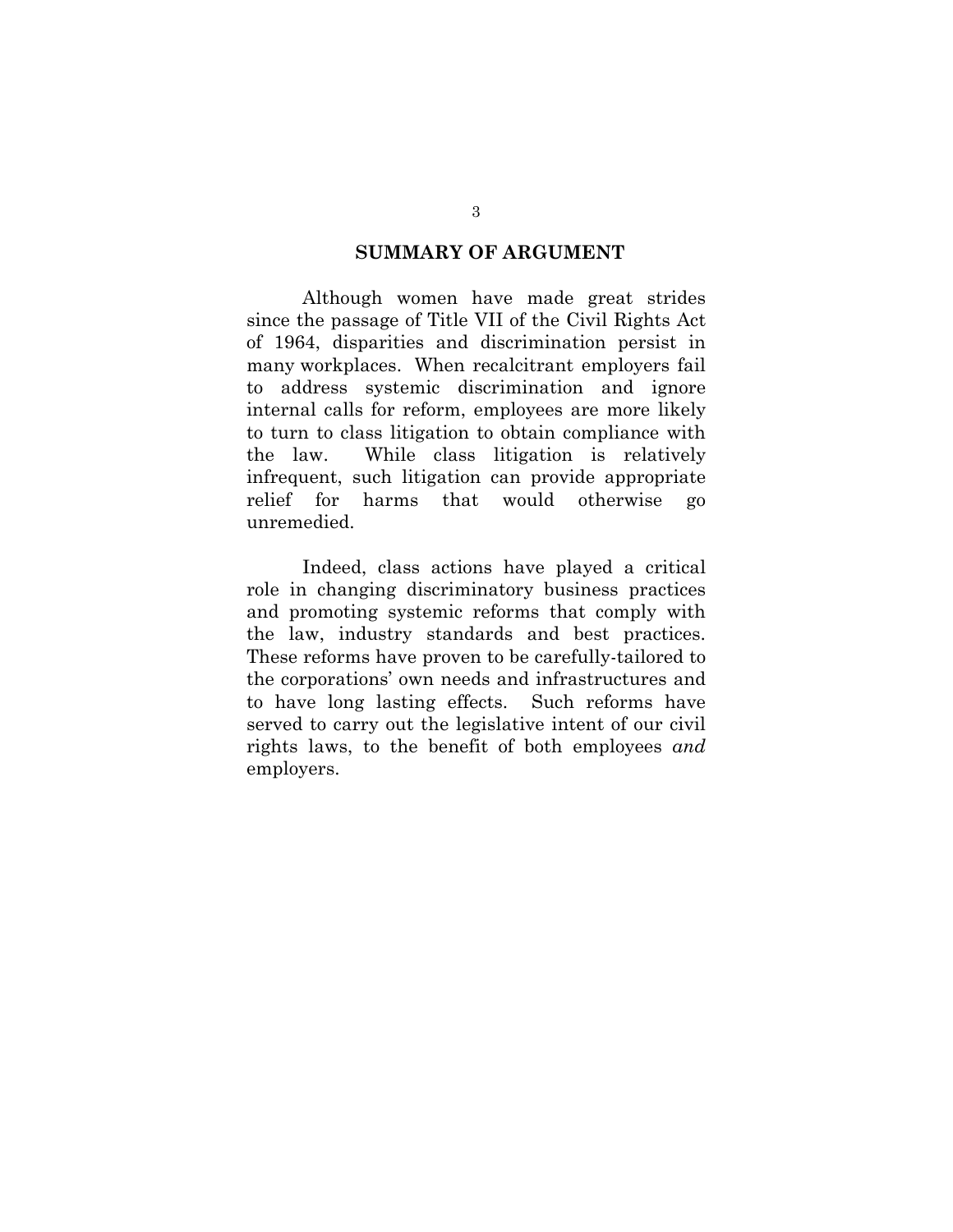#### **ARGUMENT**

### **I. Fair compensation and promotion practices serve the bottom line.**

Research has shown that business benefits from compensating and promoting women fairly. When companies adopt equal pay and promotion practices, they attract more and better-qualified female workers, boost employee loyalty and productivity, and improve their public image<sup>2</sup> — all of which translates into dollars and cents. Businesses with greater levels of gender diversity average \$644.3 million in revenues per year, compared to only \$45.2 million for businesses with low levels of gender diversity.3 Additionally, businesses with high levels of gender diversity are more likely to report above average profitability and market share.4

Indeed, success in today's business world demands diverse competencies and a diverse workforce *at all levels*. The representation of women in top management and executive positions also correlates with financial performance. Fortune 500 companies with a high number of female executives

<sup>2</sup> Nancy Levit, *Megacases, Diversity, and the Elusive Goal of Workplace Reform*, 49 B.C. L. REV. 367, 426 (2008); *Research Makes a Business Case for Diversity*, FED. HUM. RESOURCES WK., Sept. 24, 2001.

<sup>3</sup> Cedric Herring, *Does Diversity Pay?: Race, Gender, and the Business Case for Diversity*, 74 AM. SOC. REV. 208, 215-16 (2009).

<sup>4</sup> *Id.*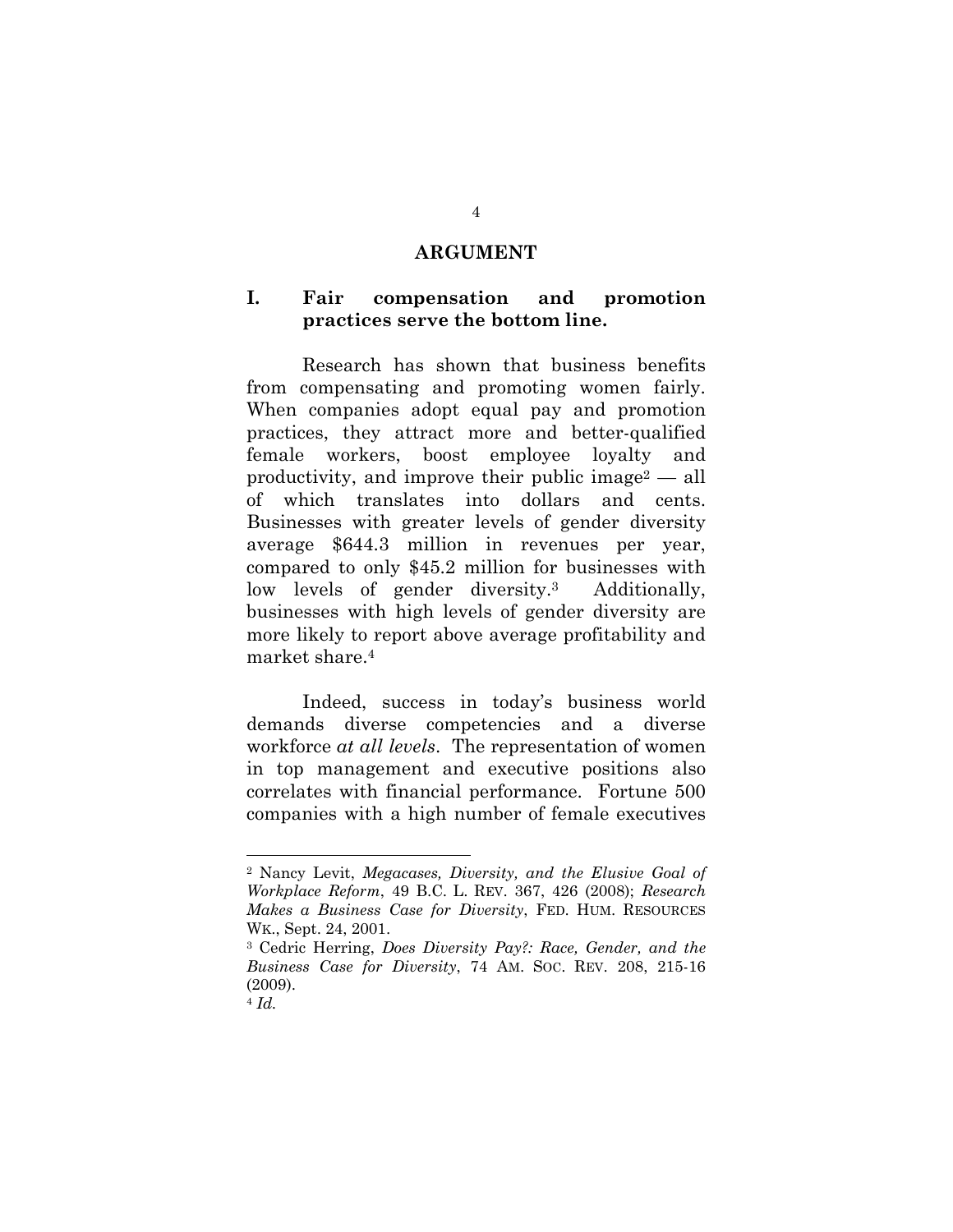exceed the industry median on multiple measures of profitability.5 In fact, Fortune 500 companies with the highest representation of women on their top management teams significantly outpace those with the lowest representation with respect to both return on equity and total return to shareholders.6 Firms with a higher percentage of women in upper management experience better short-term performance, higher three-year growth in stock price, and higher growth in earnings per share following an initial public offering.7 Another study of Standard & Poor's 500 companies showed that firms that succeed in shattering their own glass ceilings racked up stock-market records that were nearly two and a half times better than otherwisecomparable companies.8

l

8 *See* FED. GLASS CEILING COMM'N, U.S. DEP'T OF LABOR, GOOD

<sup>5</sup> ROY D. ADLER, WOMEN IN THE EXECUTIVE SUITE CORRELATE TO HIGH PROFITS 4 (2001), http://www.women2top.net/download/home/adler\_web.pdf. 6 CATALYST, THE BOTTOM LINE: CONNECTING CORPORATE PERFORMANCE AND GENDER DIVERSITY 2 (2004). http://www.catalyst.org/file/44/the%20bottom%20line%20conne cting%20corporate%20performance%20and%20gender%20diver sity.pdf.

<sup>7</sup> Theresa M. Welbourne, *Wall Street Likes Its Women: An Examination of Women in the Top Management Teams of Initial Public Offerings* 2 (Cornell Univ. Ctr. for Advanced Hum. Res. Working Paper Series, Paper No. 99-07, 1999), http://digitalcommons.ilr.cornell.edu/cgi/viewcontent.cgi?article =1105&context=cahrswp; *see also* MCKINSEY & CO., WOMEN MATTER 2010 7 (2010), http://www.mckinsey.com/locations/paris/home/womenmatter/p dfs/Women\_matter\_oct2010\_english.pdf (finding that companies with the highest share of women executives significantly outperform companies with no women in terms of return on equity and operating results).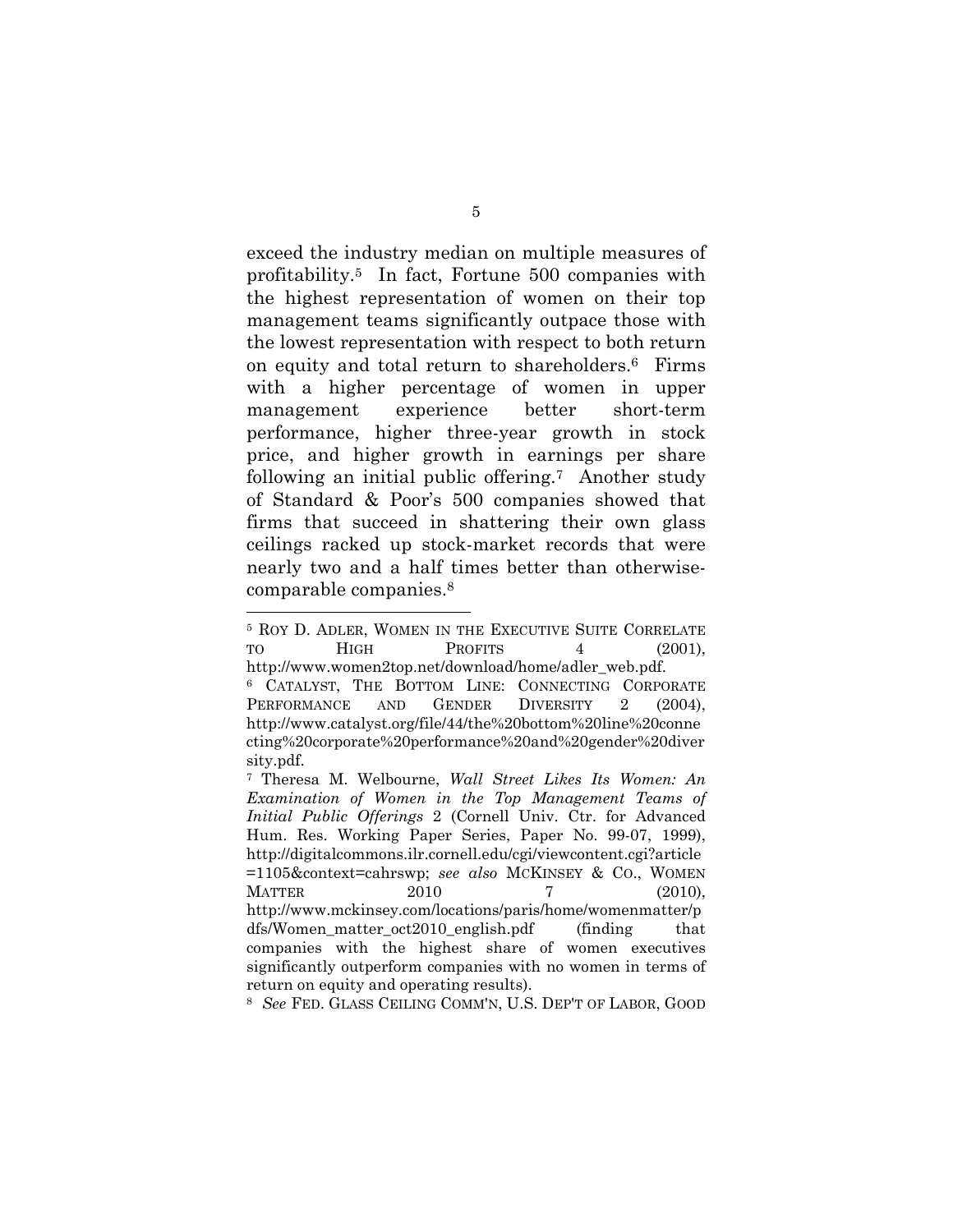Increasingly, businesses recognize that compensating women at the same rate as men enhances profitability. As one company has observed, "internal pay equity makes good business sense because being known as a responsible, considerate employer not only improves retention of your current top performers, but also increases your chances at hiring the top talent in your industry."9 In contrast, wage discrimination "create[s] a negative workplace," thereby damaging employee morale and increasing turnover costs.10

Furthermore, businesses and human resources professionals are increasingly aware that moving women up the career ladder is a necessary part of sustaining an organization's competitive position in the marketplace.11 These industry

FOR BUSINESS: MAKING FULL USE OF THE NATION'S HUMAN CAPITAL 14 (1995).

<sup>9</sup> *Does Your Company Have Internal Pay Equity?,* PAYSCALE FOR EMPLOYERS: COMPENSATION TODAY, June 31, 2009, http://blogs.payscale.com/compensation/2009/03/importance-ofinternal-pay-equity.html#more; *see* Susan Sturm, *Second Generation Employment Discrimination: A Structural Approach*, 101 COLUM. L. REV. 458, 498 (2001) (Deloitte & Touche's CEO in 1991, Mike Cook, "credits his firm's thirty percent growth rate in 1999, the best among the 'Big Five,' to lower turnover. Deloitte's success has attracted attention and awards, and has itself become an effective recruitment tool.")

<sup>10</sup> Gavin S. Appleby, *Protect Yourself Against Common Discrimination Mistakes*, ENTREPRENEUR, Mar. 1, 2008, http://www.entrepreneur.com/management/legalcenter/legalcen ter/article191772.html.

<sup>11</sup> SOC'Y FOR HUM. RES. MGMT., 2007 STATE OF WORKPLACE DIVERSITY MANAGEMENT 9 (2008), *available at* http://www.bus.iastate.edu/emullen/mgmt472/shrmdiversityrep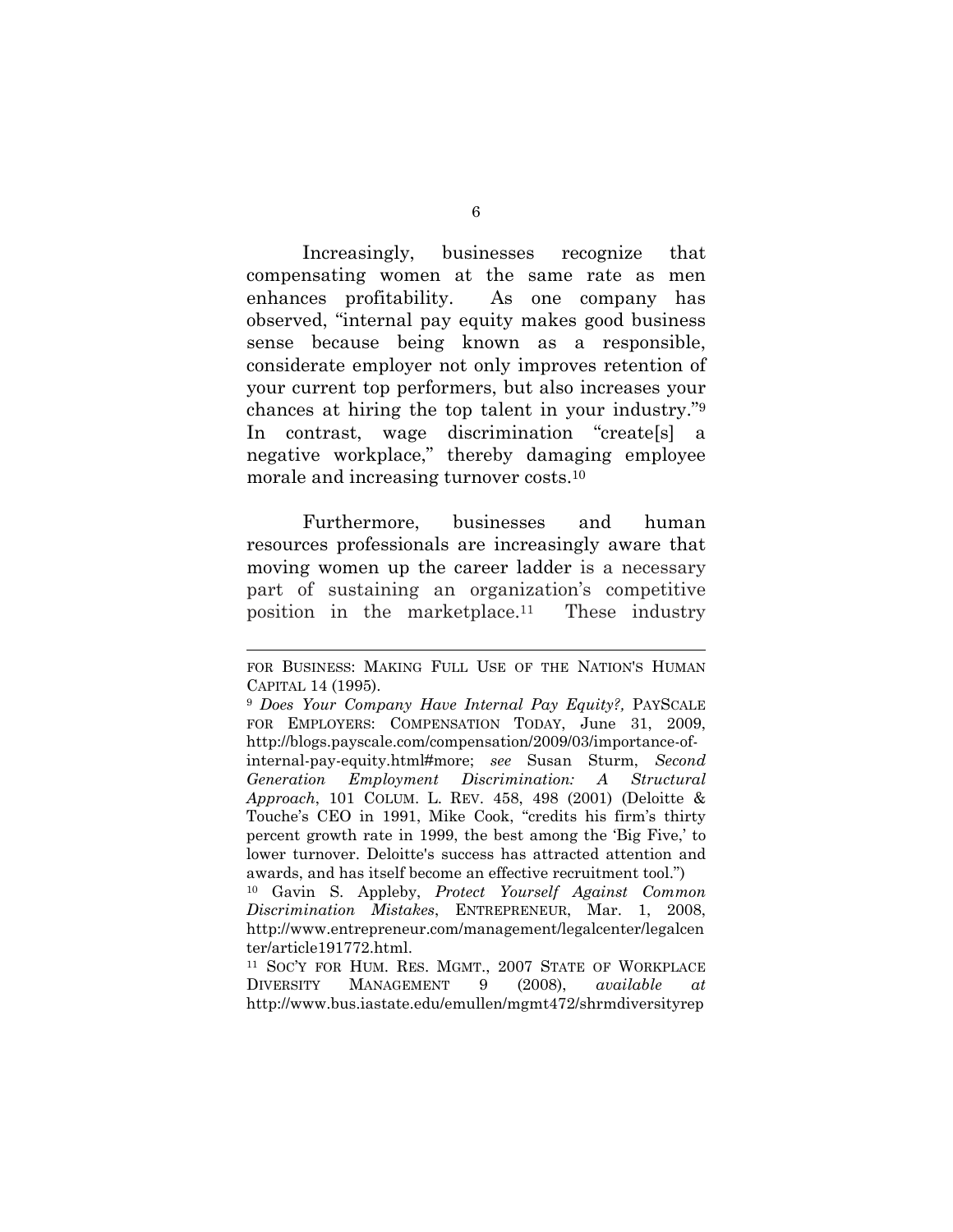leaders appreciate that gender diversity improves decision-making and lowers unnecessary risktaking;12 brings forth greater creativity and innovation;13 and enhances companies' market share, marketability, and their competitive advantage.14

In *Grutter* v. *Bollinger*, 539 U.S. 306 (2003), and *Gratz* v. *Bollinger*, 539 U.S. 244 (2003), sixtyfive prominent American companies submitted an amicus brief to attest that diversity was a "critical component of their business, culture and planning" and that they "need[ed] the talent and creativity of a workforce…as diverse as the world around it."15 Indeed, research has shown that diverse teams solve problems more effectively.16

Like large corporations, small businesses also benefit from the economic advantages of diversifying

ort2007.pdf.

<sup>12</sup> Davia Temin, *Making the Business Case for Gender Equality*, FORBES, Nov. 9, 2010, http://www.forbes.com/2010/11/09/gender-gap-business-casediversity-forbes-woman-leadership-harvard-women-publicpolicy.html

<sup>&</sup>lt;sup>13</sup> Soc'y for Hum. Res. MGMT., *supra* note 11, at 9.<br><sup>14</sup> BNA HR DECISION SUPPORT NETWORK, DIVERSITY & INCLUSION: MOVING FROM CELEBRATING DIFFERENCES TO MAKING THE BUSINESS CASE FOR DIVERSITY 8 (2009).

<sup>15</sup> Brief for 65 Leading American Businesses as Amici Curiae Supporting Respondents, Grutter v. Bollinger, 539 U.S. 306 (2003) (No. 02-241), and Gratz v. Bollinger, 539 U.S. 244 (2003) (No. 02-516).

<sup>16</sup> Douglas E. Brayley & Eric S. Nguyen, *Good Business: A Market-Based Argument for Law Firm Diversity*, 34 J. LEGAL PROF. 1, 3 (2009).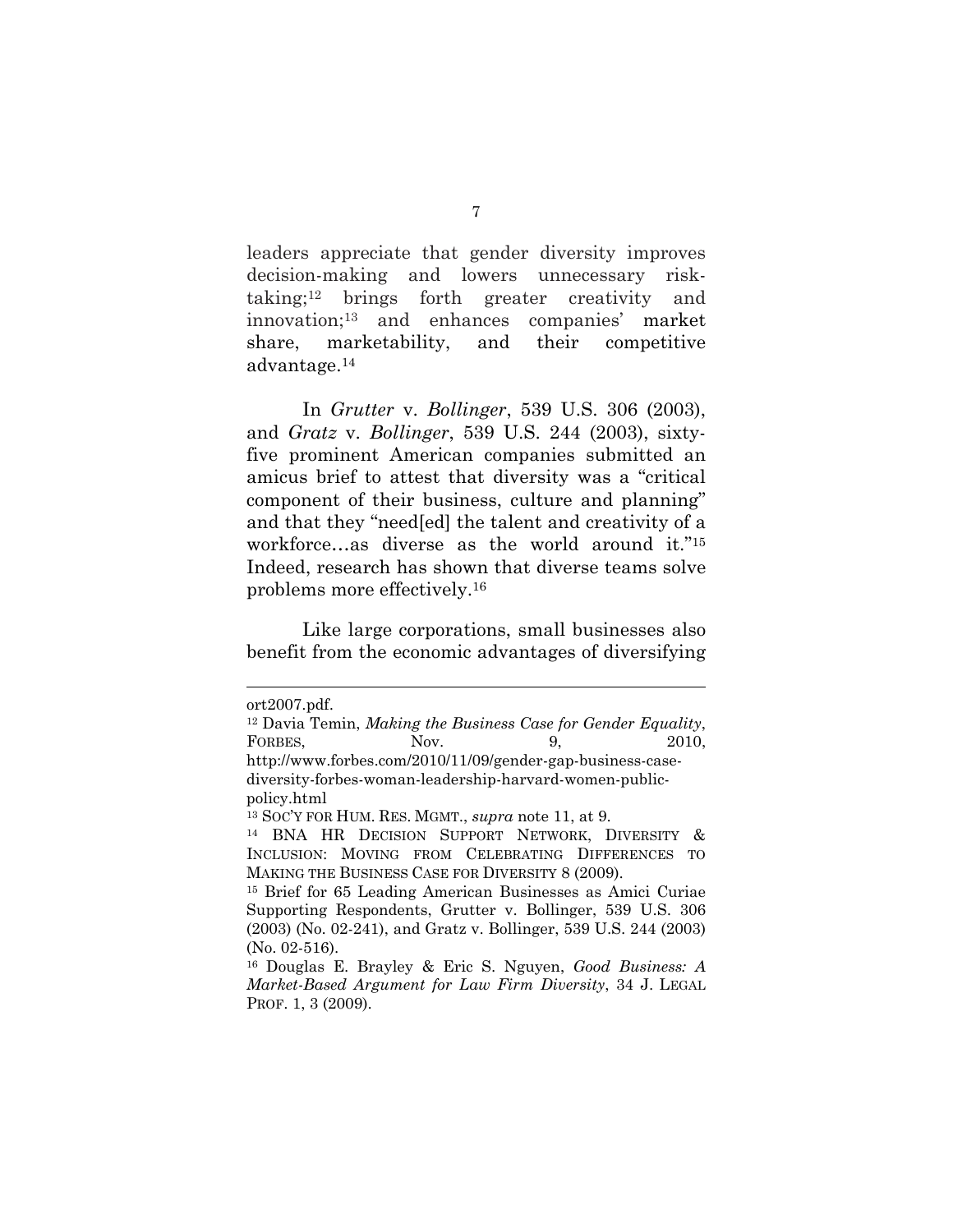their workforces. One study of over two hundred small business concluded that firms with more diverse workforces experience greater increases in revenue than firms with less diverse work forces.17

Similarly, in the legal profession, the data demonstrates that highly diverse firms generate greater revenue per lawyer and turn higher profits per partner.18 The data strongly suggest that diversity is good for business, because highly diverse firms are outperforming their peers.19

The diversity in talent and creativity needed in today's business world cannot be obtained in the absence of fair pay and promotions for women. In the words of corporate executives writing about the importance of inclusive policies and practices, "retaining and advancing high-potential women [is] a strategic imperative that makes good business sense."20

Many employers have implemented policies and procedures that prevent discriminatory bias and that promote gender equity in the workplace. A number of straightforward policies and practices have proven effective in preventing or rooting out

<sup>17</sup> Linda S. Hartenian & Donald E. Gudmundson, *Cultural Diversity in Small Business: Implications for Firm Performance*, 5 J. DEVELOPMENTAL ENTREPRENEURSHIP, 209, 209, 211 (2000).

<sup>18</sup> Brayley & Nguyen, *supra* note 16, at 2.

<sup>19</sup> *Id. at* 3.

<sup>20</sup> Cheryl Francis & Sheila Penrose, *Getting More Women to the C-Suite*, HUM. RESOURCE EXEC. ONLINE, Feb. 7, 2011, http://www.hreonline.com/HRE/story.jsp?storyId=533329411.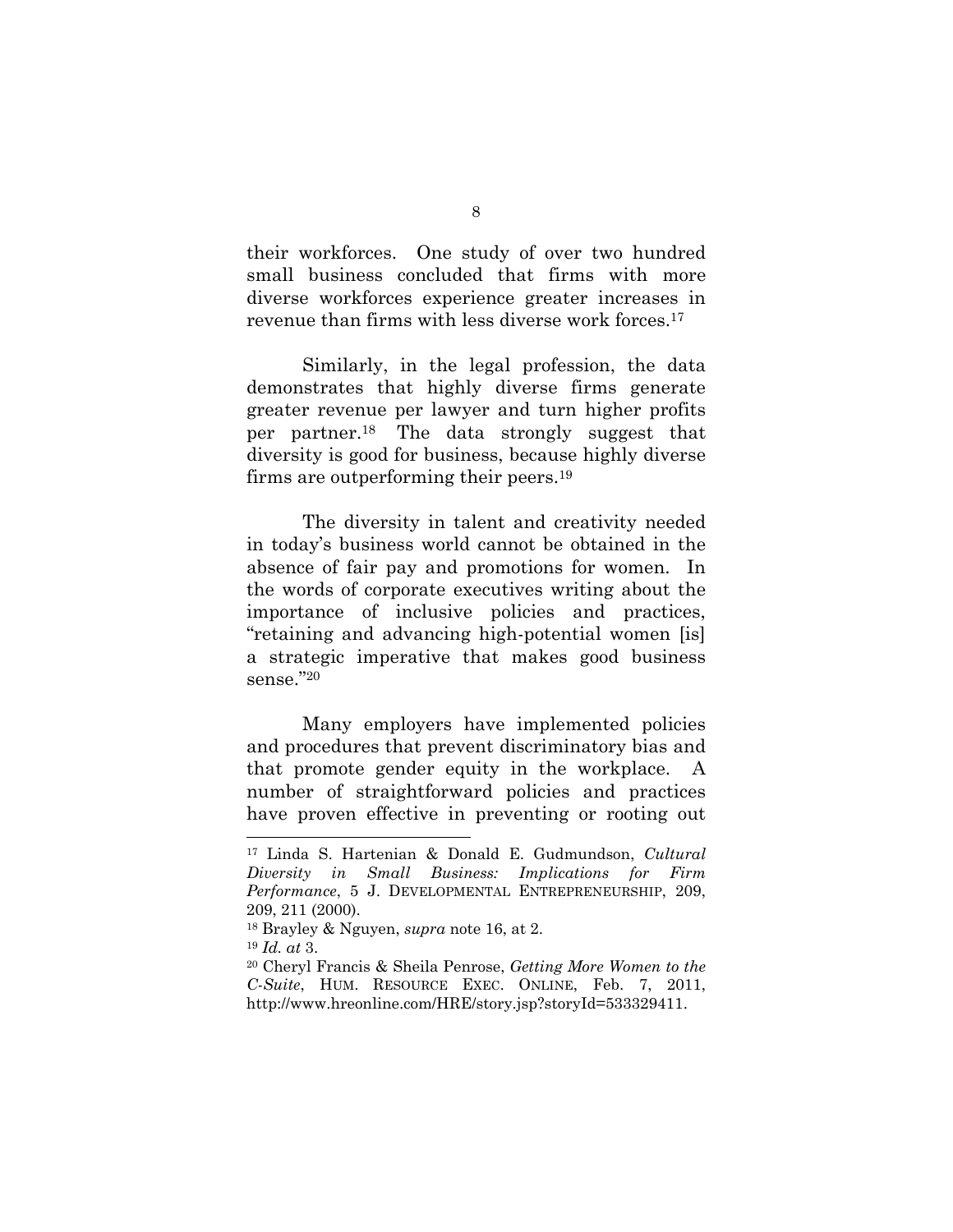discrimination. For example, the Society for Human Resource Management advises employers that "[c]onducting a well-designed and well-executed pay equity study using well-maintained and complete data is a good business practice that serves as an important tool in managing the risk associated with allegations of pay discrimination."21 Other widely accepted practices that can help employers protect against wage disparities include linking pay ranges to neutral, relevant factors; developing tracking tools and processes to monitor compensation criteria and decisions; and creating defined benchmarks for measurement.22 Similarly, businesses can avoid discriminating in promotions by creating "job descriptions, including a list of essential functions, so managers know what characteristics they're looking for when interviewing applicants," and by adopting policies and processes, because "[e]mployers that rely on management recommendations alone risk having decision-making tainted by managerial bias."23

<sup>21</sup> Donald Deere, *Conduct a Pay Equity Study to Mitigate Litigation Risks*, SOCIETY FOR HUMAN RESOURCE MANAGEMENT, Sept. 7, 2010,

http://www.shrm.org/hrdisciplines/compensation/Articles/Pages /PayEquityStudy.aspx.

<sup>22</sup> CHI. AREA P'SHIPS, PATHWAYS AND PROGRESS: BEST PRACTICES TO ENSURE FAIR COMPENSATION 9-10 (2003), http://www.womenemployed.org/docs/best\_practices\_to\_ensure\_ fair compensation report.pdf.

<sup>23</sup> HR Specialist, *How Not to Manage HR: Forget about Formal Hiring and Promotions Processes*, BUS. MGMT. DAILY, June 10, 2010,

http://www.businessmanagementdaily.com/articles/22449/1/Ho w-not-to-manage-HR-Forget-about-formal-hiring-andpromotions-processes/Page1.html#.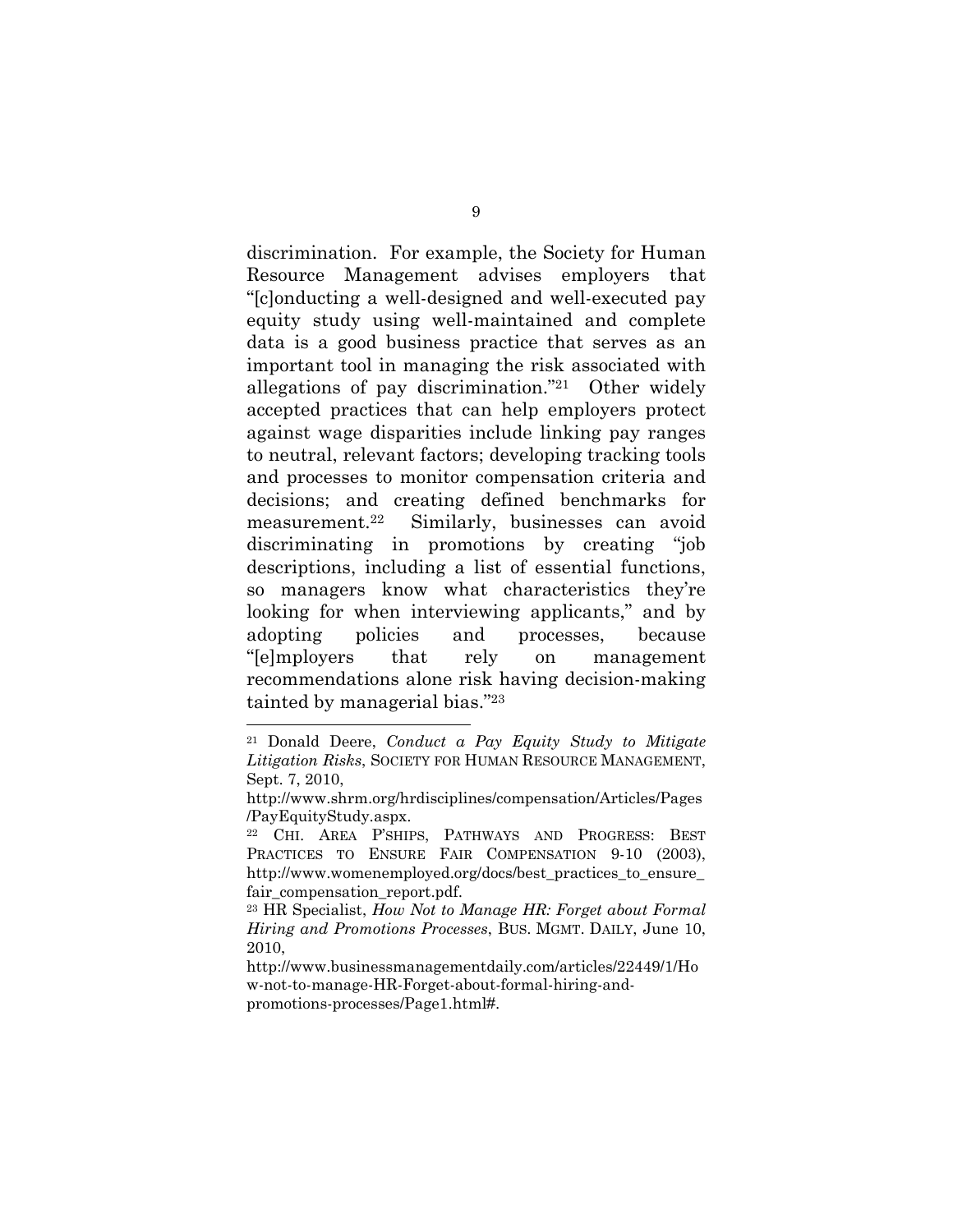Practices like these have helped working women make significant gains since the passage of equal employment opportunity laws like Title VII of the Civil Rights Act of 1964. Though a significant pay gap persists, women working full-time, yearround earn 18 cents more on the dollar than they did thirty years ago.24 Representation as corporate officers in Fortune 500 companies has nearly doubled since 1995.25 Businesses that adhere to the latest industry standards deserve much of the credit for the growth in opportunities for working women. However, some employers have failed to adopt policies that can help to root out or prevent discrimination, in violation of Title VII mandates.26

# **II. Persistent disparities in compensation and advancement impact working women, their families, and the nation's economy.**

Despite the significant gains noted above, many women workers continue to face significant disparities in pay and promotions. Women working full-time, year-round still are paid only 77 cents for every dollar paid to men.27 Women's earnings lag

<sup>24</sup> INST. FOR WOMEN'S POL'Y RES., THE GENDER WAGE GAP: 2009 (2010), http://www.iwpr.org/publications/pubs/ the-genderwage-gap-2009/at\_download/file.

<sup>25</sup> CATALYST, WOMEN IN U.S. MANAGEMENT (2010), http://www.catalyst.org/file/308/qt women in us management. pdf.

<sup>26</sup> *See* 29 C.F.R. § 1608.1 (2011) (calling on employers "to modify employment practices and systems which constitute[…] barriers to equal employment opportunity.").

<sup>27</sup> INST. FOR WOMEN'S POL'Y RES., *supra* note 24.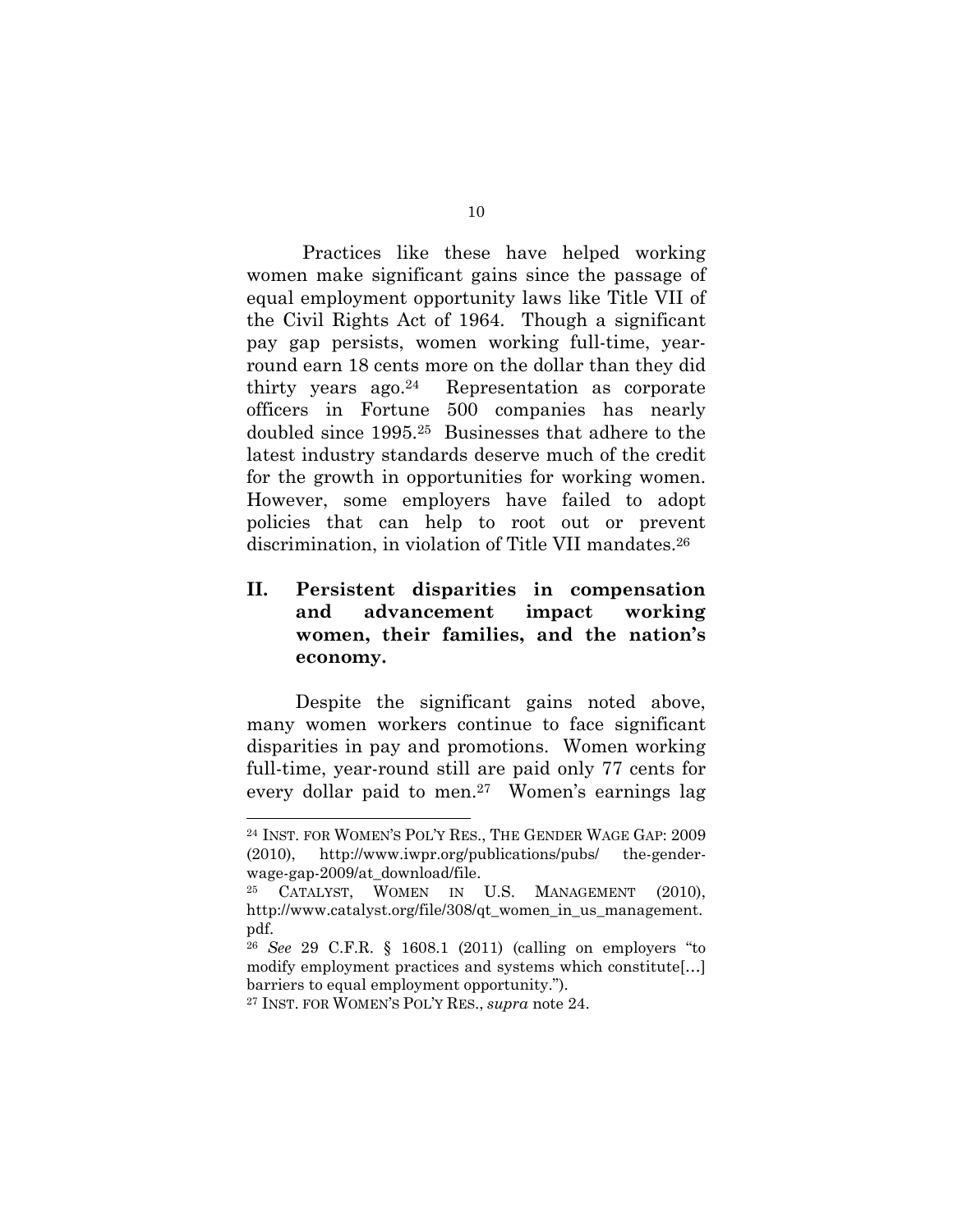behind men's in every industry, and the pay gap in the wholesale and retail trade industry is larger than most.28 Even when researchers control for occupational choices and "human capital" factors such as education and years of experience, a substantial gender wage gap remains that can be attributed to discrimination.29

Research also shows that the glass ceiling still prevents many women from advancing in their careers, in light of evidence that men are promoted at a higher rate than equally qualified women.30 To date, women comprise only 40 percent of managers across all industries.31 At the uppermost levels, women's representation is even thinner: a mere onesixth of corporate officers in the Fortune 500 companies are female.32

<sup>28</sup> U.S. Department of Labor, Bureau of Labor Statistics, Women's Earnings and Employment by Industry, 2009, http://www.bls.gov/opub/ted/2011/ted\_20110216.htm.

<sup>29</sup> *See, e.g.*, JUDY GOLDBERG DEY & CATHERINE HILL, BEHIND THE  $PAY$   $GAP$  3 (2007), http://www.aauw.org/learn/research/upload/behindPayGap.pdf; Francine D. Blau & Lawrence M. Kahn, *Gender Differences in Pay*, 14 J. ECON. PERSP. 75, 82 (2000).

<sup>30</sup> Francine D. Blau & Jed DeVaro, *New Evidence on Gender Differences in Promotion Rates: An Empirical Analysis of a Sample of New Hires*, INDUS. REL., July 2007, at 511, 544.

<sup>31</sup> U.S. GOV'T ACCOUNTABILITY OFF., WOMEN IN MANAGEMENT: FEMALE MANAGERS' REPRESENTATION, CHARACTERISTICS, AND PAY 6 (2010), http://www.gao.gov/new.items/d10892r.pdf; *see also* App. 448a, Declaration of Marc Bendick, Jr., Ph.D. in Support of Plaintiffs' Motion for Class Certification (Apr. 28, 2003) (describing that the rate of women in management at the 20 largest comparable retailers is 55%).

<sup>32</sup> CATALYST, 2008 CATALYST CENSUS OF WOMEN CORPORATE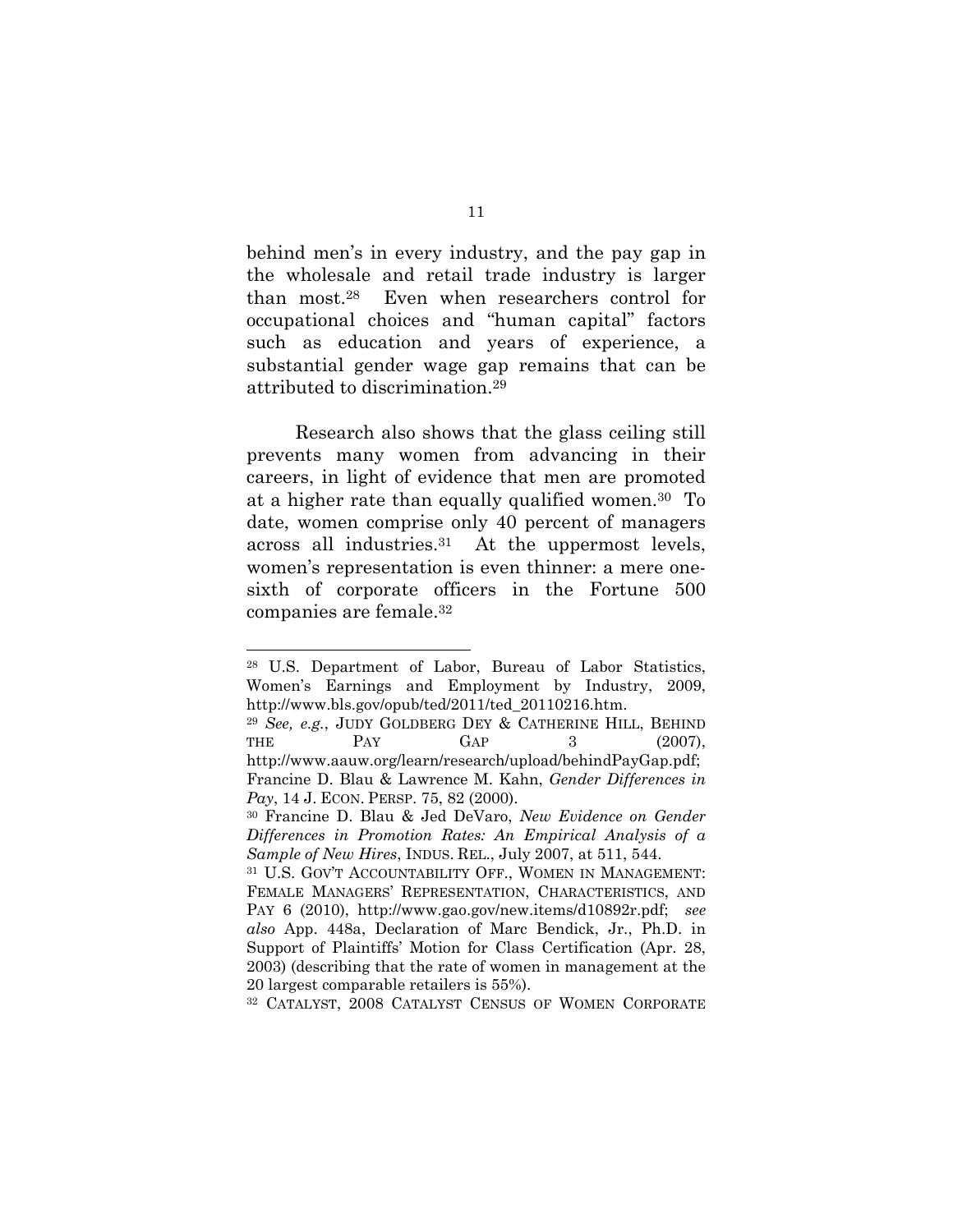Discrimination against women impacts not only working women, but also their families and the nation's economy. With four in ten mothers acting as primary breadwinners and another 25 percent contributing a significant portion of their household income,33 women's earnings are crucial to the wellbeing of American families. If women received the same compensation as their male counterparts, poverty rates among their families would fall by more than half.34 Because women make 80 percent of purchase decisions by consumers, lost earnings for women due to discrimination carry detrimental effects for the nation's economy.35

While market forces should provide ample incentive to eradicating gender discrimination in the workplace, discrimination persists. Although the nation's businesses have made significant progress in closing gender disparities, work remains to be done. Countless corporations and executives have

OFFICERS AND TOP EARNERS OF THE FORTUNE 500 (2008), http://www.catalyst.org/file/241/08\_census\_cote\_jan.pdf.

<sup>33</sup> THE SHRIVER REPORT: A WOMAN'S NATION CHANGES EVERYTHING 19 (Heather Boushey & Ann O'Leary eds., 2009), http://www.americanprogress.org/issues/2009/10/pdf/awn/a\_wo mans nation.pdf.

<sup>34</sup> AFL-CIO & INST. FOR WOMEN'S POL'Y RES., EQUAL PAY FOR WORKING FAMILIES: NATIONAL AND STATE DATA ON THE PAY GAP AND ITS COSTS 14 (1999).

<sup>35</sup> THE SHRIVER REPORT, *supra* note 33, at 199. In fact, recent calculations suggest that if women and men were compensated at equitable rates, this country's gross domestic product would increase by 9 percent. Jessica Bennett & Jesse Ellison, *Tracking the Wage Gap*, NEWSWEEK, Apr. 20 2010, http://www.newsweek.com/2010/04/19/tracking-the-wagegap.html.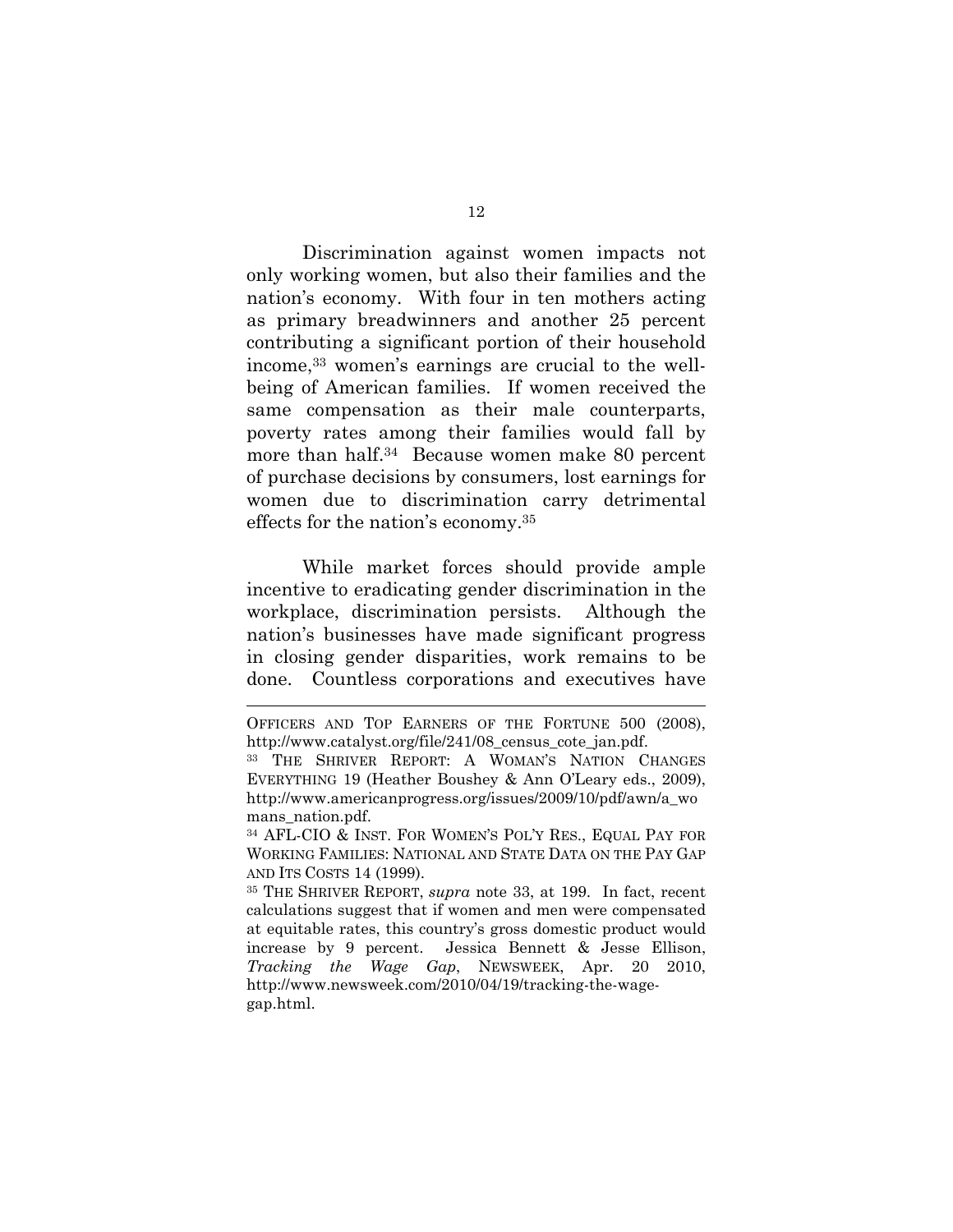committed to addressing such disparities by implementing policies and procedures to root out discrimination. However, too often, evidence of persistent gender discrimination goes ignored even by well-intentioned employers.

This problem is heightened in circumstances where corporations, executives, and managers are steeped in bad habits and reliant on bad practices. The simple fact is that far too often executives and corporations are either unable or unwilling to see or acknowledge gender disparities in the workplace.36 When recalcitrant employers refuse to adopt inclusive policies and practices and refuse to acknowledge internal calls for reform, they not only open the door for bias and stereotypes to take hold in the workplace but also make it more likely that victims of unlawful discrimination will turn to class litigation as a last resort.

# **III. Class actions have played a positive role in promoting change and correcting persistent disparities.**

There is a long and honorable history of class actions acting as both instigators and mechanisms of structural reform.37 The most notable of these

<sup>36</sup> Brief for the Institute for Women's Policy Research et al. as Amici Curiae Supporting Respondents, Wal-Mart Stores, Inc. v. Dukes, No. 10-277 (U.S. filed Mar. 1, 2011).

<sup>37</sup> *See, e.g.*, Stephen C. Yeazell, *Brown, the Civil Rights Movement, and the Silent Litigation Revolution*, 57 VAND. L. REV. 1975, 1978 (2004); Harry Kalven Jr. & Maurice Rosenfield, *The Contemporary Function of the Class Suit*, 8 U.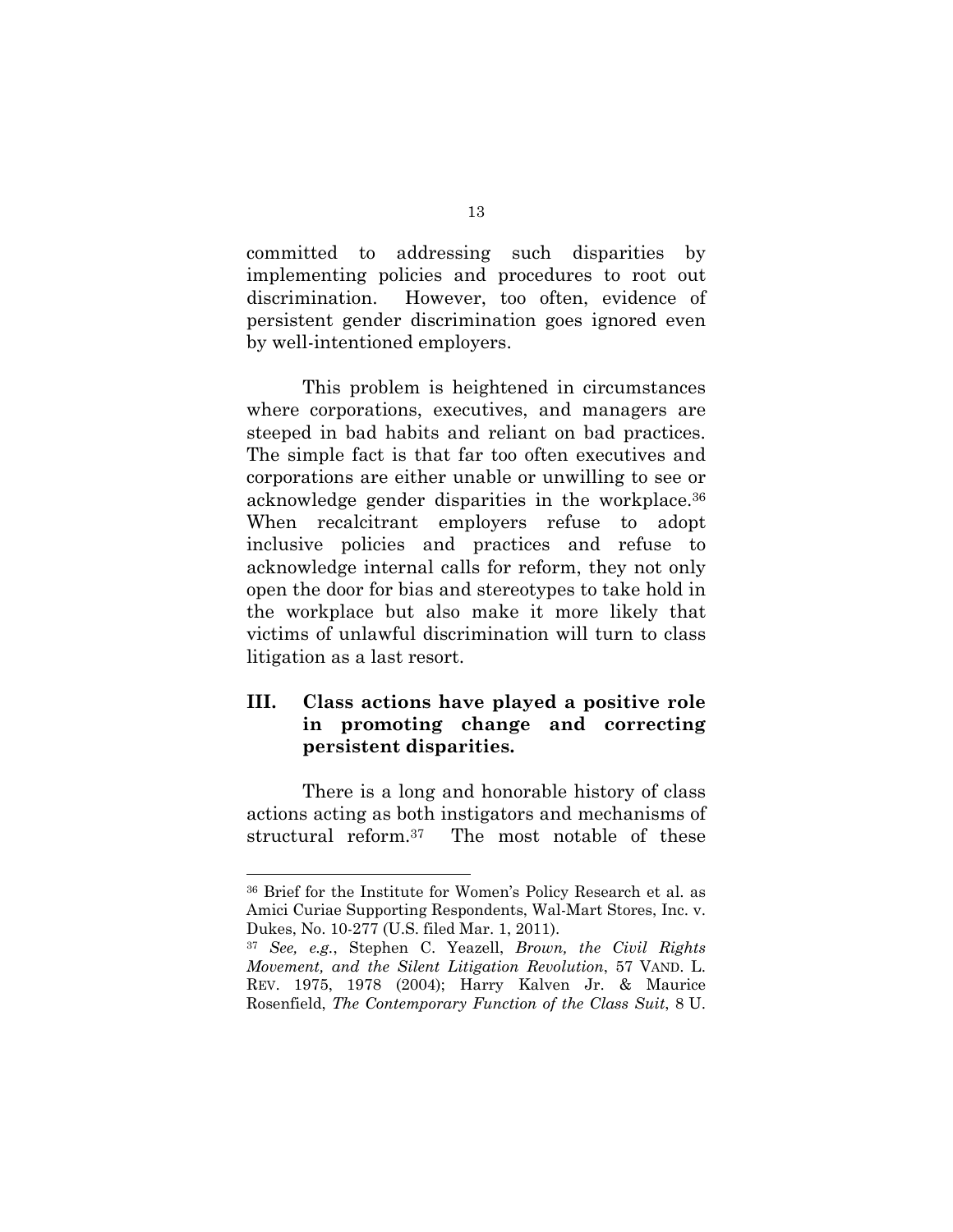examples is the *Brown* v. *Board of Education* litigation.38 Improvements to public education stemming from the *Brown* litigation continue to benefit the nation's corporations and the community as a whole.39 Again, we can boast of those improvements only because of privately initiated class action litigation.

Class litigation in the employment arena also has served an integral role. Courts have long recognized the role of class actions in righting the wrongs perpetuated by systemic, discriminatory employment practices. Furthermore, such litigation has provided important guidance on the proper development of workplace policies, procedures, and institutional structures.40 An early example of

CHI. L. REV. 684 (1941).

<sup>38 347</sup> U.S. 483 (1954).

<sup>39</sup> The integration of public schools paved the way for the diverse workforce we now have – a diverse workforce that was eloquently defended in the amicus briefs for *Grutter v. Bollinger*. *See*, *e.g.*, Brief for 65 Leading American Businesses as Amici Curiae Supporting Respondents, Grutter v. Bollinger, 539 U.S. 306 (2003) (No. 02-241), and Gratz v. Bollinger, 539 U.S. 244 (2003) (No. 02-516); Consolidated Brief of Lt. Gen. Julius W. Becton, Jr. et al. as Amici Curiae Supporting Respondents, Grutter v. Bollinger, 539 U.S. 306 (2003) (No. 02- 241), and Gratz v. Bollinger, 539 U.S. 244 (2003) (No. 02-516). 40 As Sylvia Ann Hewlett, Director of the Gender and Policy Program at Columbia University's School of International and Public Affairs, has observed "lawsuits can be surprisingly effective in forcing change…they cannot be concealed or ignored." SYLVIA ANN HEWLETT, OFF-RAMPS AND ON-RAMPS: KEEPING TALENTED WOMEN ON THE ROAD TO SUCCESS 93 (2007). For an academic discussion through the legal lens, *see generally* Tristin K. Green, *Targeting Workplace Context: Title VII as a Tool for Institutional Reform*, 72 FORDHAM L. REV. 659,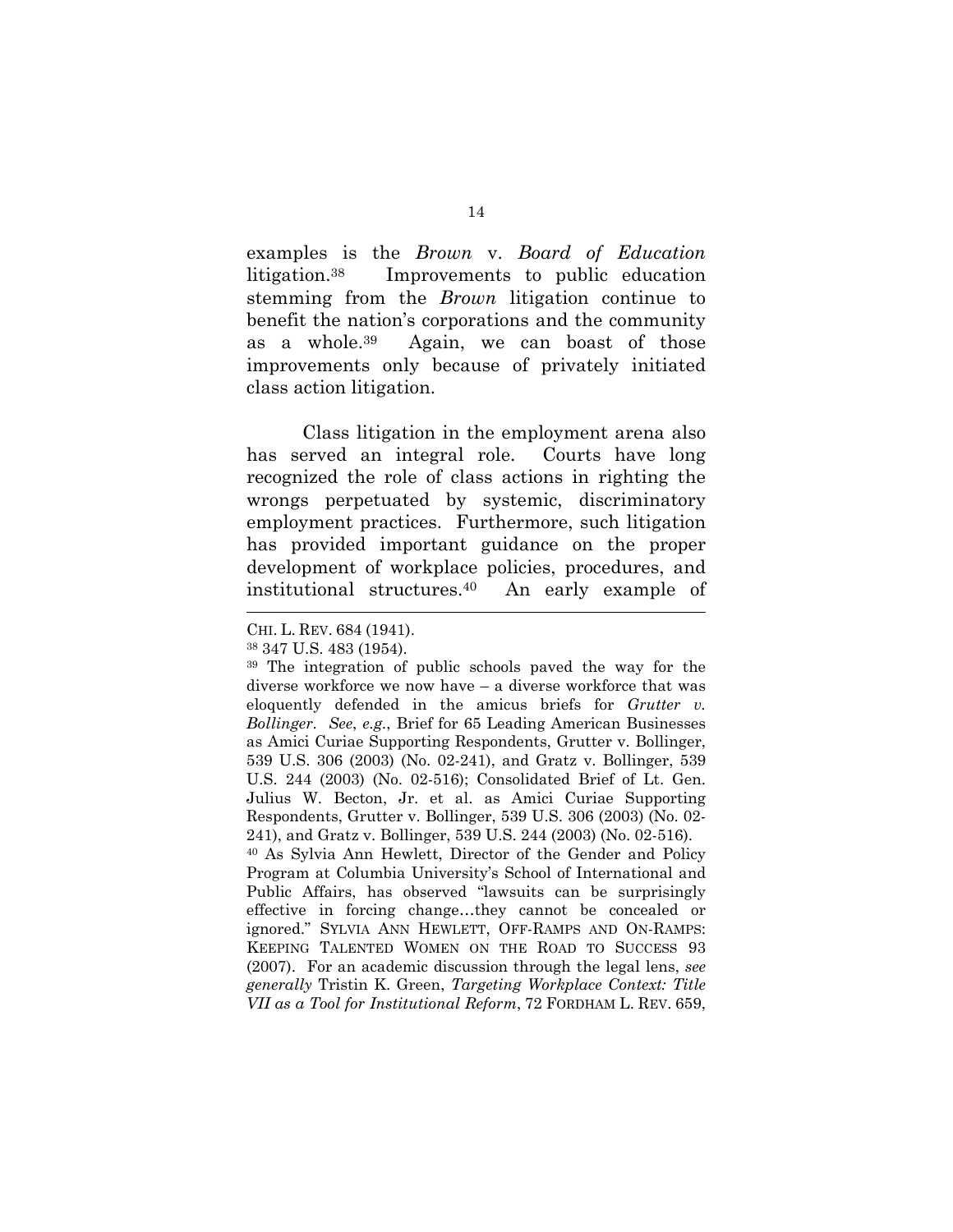effective class action employment discrimination litigation is *Haynes* v. *Shoney's*.41 The 1989 *Shoney's* class action made headlines when it revealed smoking-gun evidence of racial discrimination and ultimately resulted in a settlement benefiting approximately 200,000 rejected applicants and current and former African-American employees.42

The *Shoney's* litigation resulted in the institution of a number of reforms intended to root out discrimination. Notable best practices included the designation of Equal Employment Opportunity Managers "to investigate and process complaints of employment discrimination, harassment and/or retaliation and to assist in the implementation of the fair employment and affirmative action provisions of this Decree;"43 and the codification and posting of the minimum requirements for each job title,<sup>44</sup> which allowed employees to better self-identify readiness for a position. The positive effects of these reforms are evident in the hard numbers. Before the lawsuit, only 3% of dining room supervisors, 5% of assistant managers and 1.8% of managers at Shoney's were African-Americans; three years after the settlement, those numbers had risen to 13% of dining room

<sup>671-705</sup> (2003); Levit, *supra* note 2.

<sup>41</sup> *Haynes v. Shoney's, Inc.*, No. 89-30093-RV, 1993 U.S. Dist. LEXIS 749 (N.D. Fl. Jan 25, 1993).

<sup>42</sup> *Id.* at \*11 ("Over 225,000 actual notices or requests [from class members] have been handled by the parties."); *see also* STEVE WATKINS, THE BLACK O: RACISM AND REDEMPTION IN AN AMERICAN CORPORATE EMPIRE (1997) (exploring in detail the case, its development, and its effects).

<sup>43</sup> *Haynes,* 1993 U.S. Dist. LEXIS 749, at \*59. 44 *Id.* at \*80.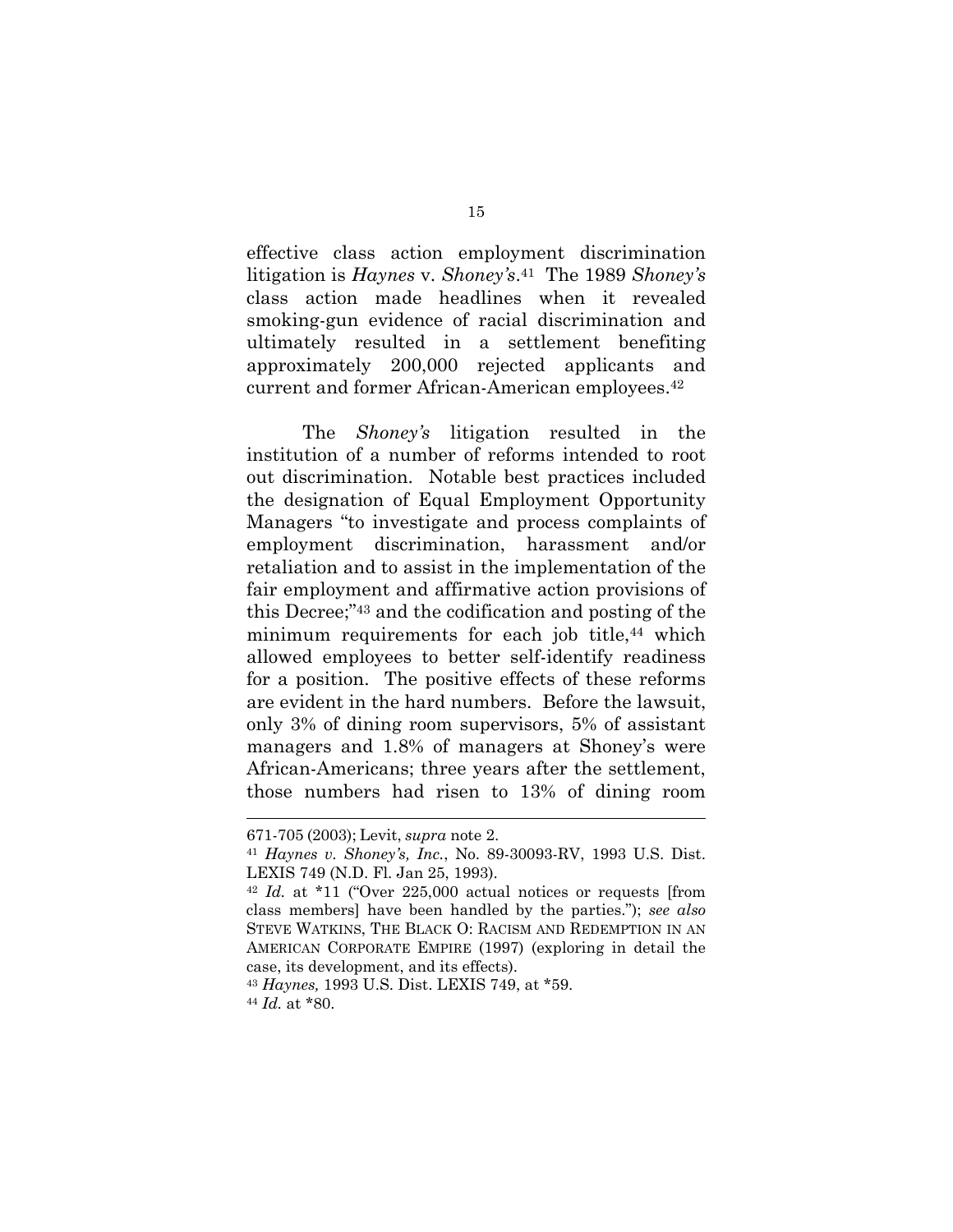supervisors, 21% of assistant managers, and 12% of managers.45

Just as the *Shoney's* class litigation and resulting consent decree popularized best practices in the late 80's that are now commonplace, subsequent class employment litigation has generated similar results with ever increasing sophistication. Examples abound of equitable relief packages laying forth policies and procedures that are now standard best practices utilized by corporations across industries.46

Most extensively documented is the equitable relief package resulting from the class action against Coca-Cola, *Ingram* v. *Coca-Cola Co.*, originally filed in 1999.47 The *Coca-Cola* settlement included best practices that echoed the *Shoney's* settlement, but it also laid out more advanced mechanisms to address virtually every aspect of the corporation's policies and procedures, including modifications to staffing, compensation, performance evaluation, and career development systems.48

<sup>45</sup> WATKINS, *supra* note 42, at 231.

<sup>46</sup> Brief for the Institute for Women's Policy Research et al. as Amici Curiae Supporting Respondents, Wal-Mart Stores, Inc. v. Dukes, No. 10-277 (U.S. filed Mar. 1, 2011).

<sup>47 200</sup> F.R.D. 685 (N.D. Ga. 2001).

<sup>48</sup> Central to these sophisticated reforms was the independent task force that worked to both direct and oversee the reform efforts. *See* ALEXIS M. HERMAN ET AL., FIFTH ANNUAL REPORT OF THE TASK FORCE (2006), http://www.thecocacolacompany.com/ourcompany/task\_force\_report\_2006.pdf. [hereinafter TASK FORCE REPORT].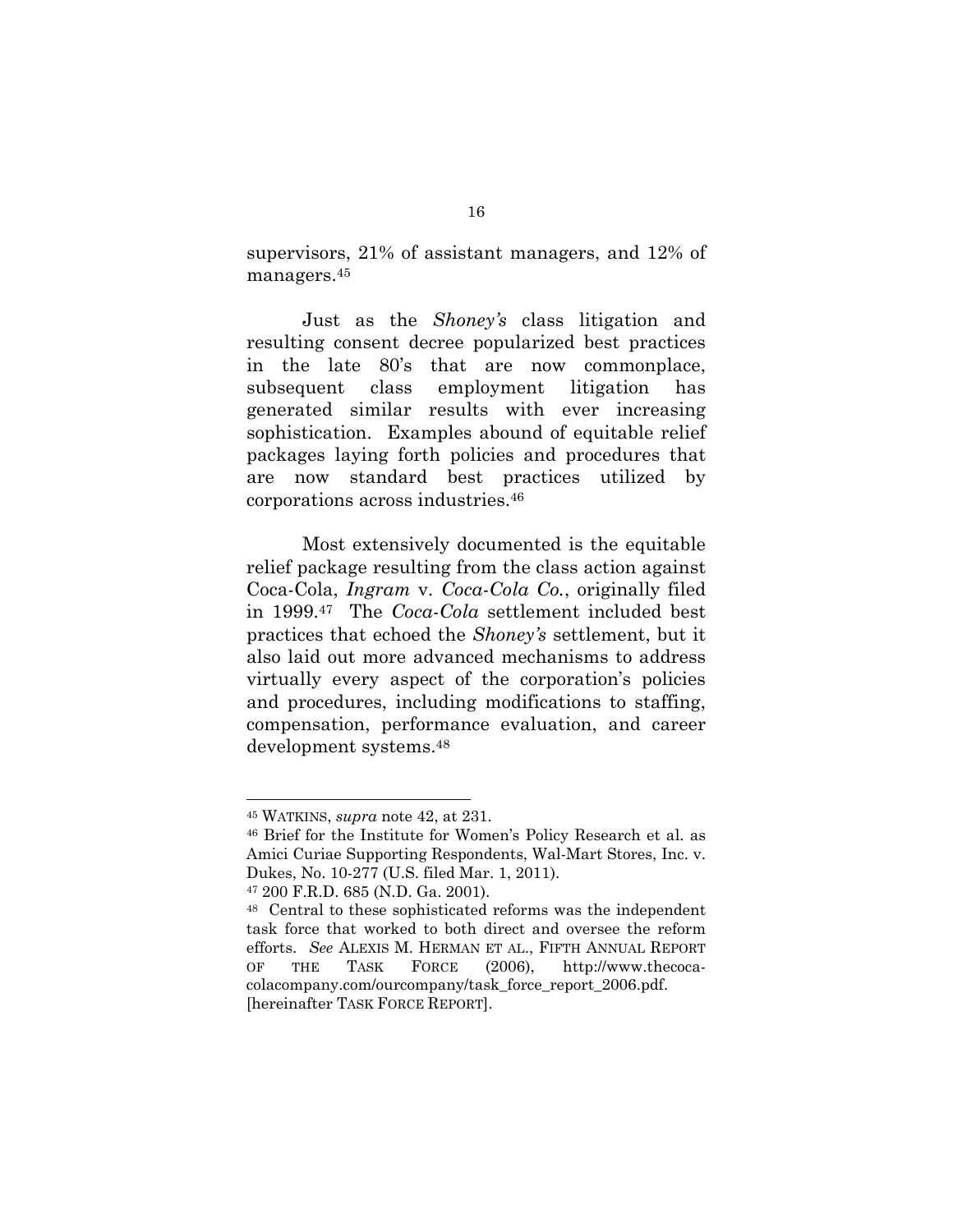Key amongst the *Coca-Cola* reforms was the revision of the performance evaluation process away from excessively subjective measurements to a system based on "specific, job-related measurements."49 Moving away from undirected exercises of managerial discretion,<sup>50</sup> the performance review process was changed to "emphasize[] the linkage between performance objectives and business unit goals" by simplifying what would be measured and "revising the rating scale to clarify performance expectations."51 These modifications to the *Coca-Cola* performance review system were tailored to the specifics of the company's operations and were designed to fit fluidly into the existing infrastructure. As such, the performance reforms informed and coincided with, for example, reforms to

<sup>49</sup> *Id.* at 25.

<sup>50</sup> Nothing in this section should be taken to suggest that all managerial discretion is inappropriate. To the contrary, managerial discretion is a necessary and appropriate part of good business management. However, there are both proper and improper ways in which that discretion can be utilized. Discretion should be given within the confines of properly tailored parameters, detailed guidance on the exercise of that discretion, and concurrent oversight by more senior leadership. In fact, the Coca-Cola settlement provided for just that sort of exercise of discretion. *See id.* at 34 ("Key to the successful continuation of its ongoing compensation programs are the communication tools provided by the Company for managers and employees to better understand and execute the compensation process and the ongoing data monitoring systems by which the Company tracks the fairness of compensation decisions. As in the past, managers are given some flexibility and discretion in making compensation decisions, but the Company actively monitors these decisions to ensure fairness and managers are held accountable for their decisions."). <sup>51</sup> *Id.* at 25.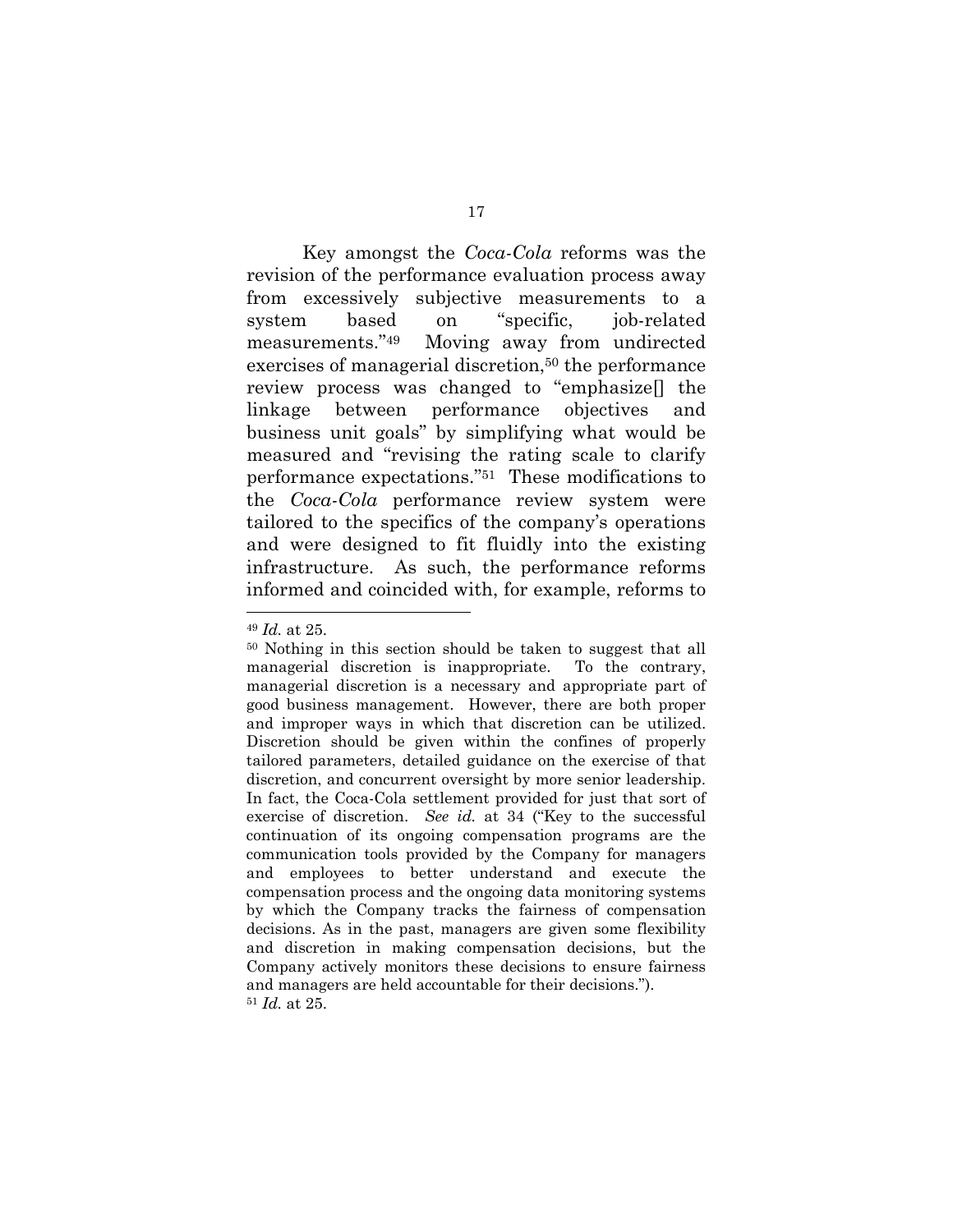the compensation system.52 Another notable component of Coca-Cola's compensation reforms was the implementation of pay equity studies, a practice recommended by the Society for Human Resources Management.<sup>53</sup>

As a result of the litigation-initiated reforms, policies and procedures at Coca-Cola came in line with industry standards<sup>54</sup> and the corporate climate improved with significant and measurable results.55 The equitable relief in the *Coca-Cola* litigation applied to both the non-salaried and salaried workforces was by no means a crude, one-size-fits-all quick-fix. Instead, the *Coca-Cola* class litigation led to the sophisticated and careful application of industry best-practices to Coca-Cola's particular business model — an application that ultimately positioned Coca-Cola as a leader on antidiscrimination efforts in the workplace.<sup>56</sup>

<sup>52</sup> *Id.* at 34-35.

<sup>53</sup> Deere, *supra* note 21.

<sup>54</sup> *See, e.g.,* CHI. AREA P'SHIPS, *supra* note 22, at (explaining that good practices include creating benchmarks for measurement that are defined clearly up front; linking pay ranges to neutral, relevant factors; developing tracking tools and processes to monitor compensation criteria and decisions; and routinely auditing the outcomes of compensation systems against legal and fairness standards).

<sup>55</sup> TASK FORCE REPORT, *supra* note 48, at 21-22.

<sup>56</sup> In the last two years alone, Coca-Cola has won numerous awards including being named one of the Top 50 Companies for Diversity by DiversityInc., one of the 40 Best Companies for Diversity by Black Enterprise Magazine, and America's Top Corporation for Women Business Enterprises by Women Business Enterprises National Council. *See* Coca-Cola Co., Diversity: Our Progress, http://www.thecoca-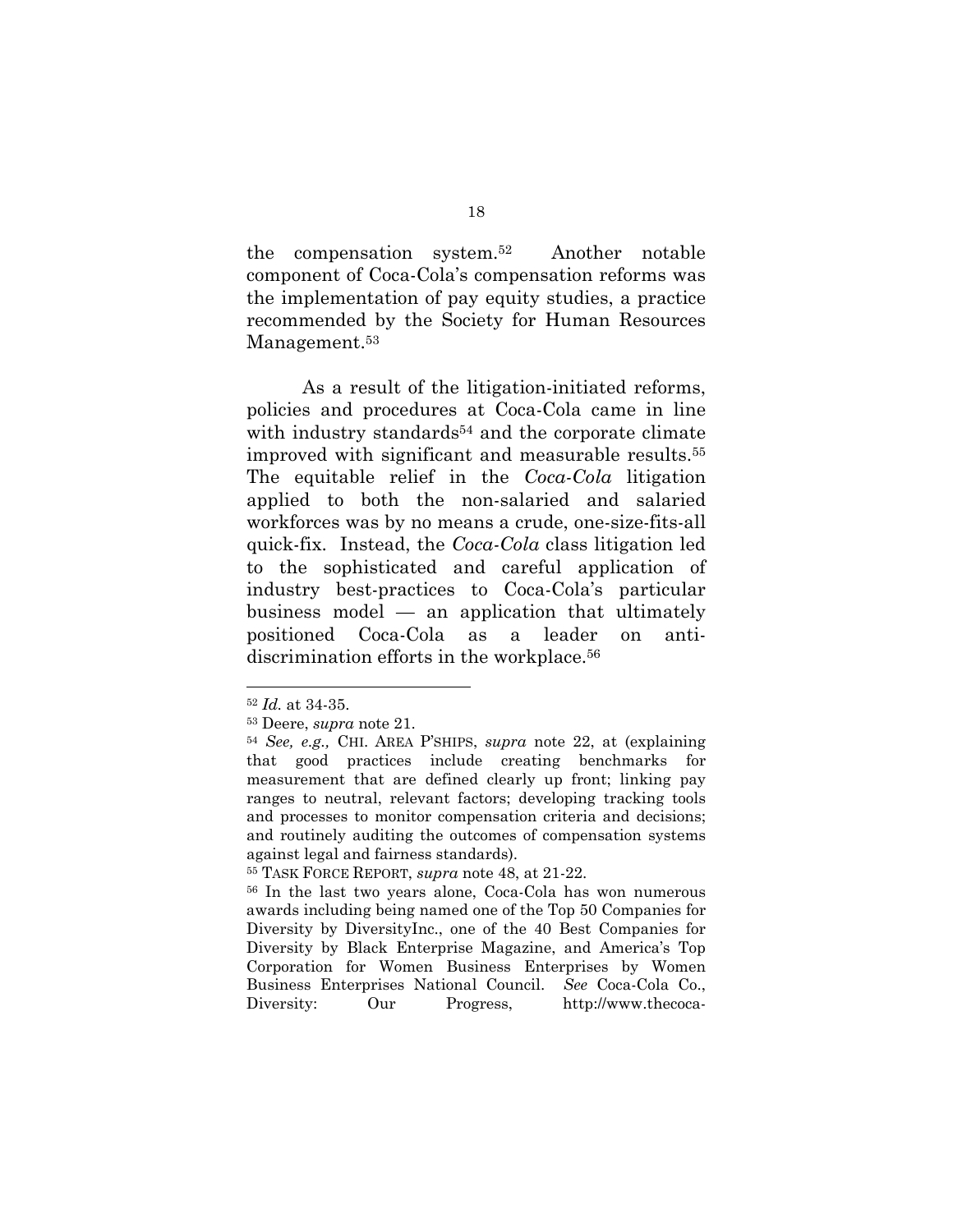The 2010 resolution of the class litigation *Velez* v. *Novartis Pharmaceuticals Corporation* provides the most recent example of class litigation generating significant and refined reforms for a nationwide corporation.57 Filed in 2004 and tried in 2010, the *Novartis* case involved claims regarding gender discrimination in compensation and promotions, along with pregnancy discrimination. The case settled after the plaintiffs prevailed on all counts at trial.58

In approving the equitable relief package in the settlement, the judge commented:

the noneconomic side of the settlement has a great deal to commend it, not the least of which is that I truly believe that *Novartis is on the verge of becoming the company that it said it was* but that the jury plainly believed that it was not. The noneconomic terms of the settlement reflect, in my judgment, *a sincere and deeply felt commitment on behalf of this company to look at itself seriously and to make itself a place where women as well as men can be proud to work,* knowing that it truly is an equal opportunity employer in the marketing area.59

colacompany.com/citizenship/our\_progress.html (last visited Feb. 23, 2011).

<sup>57</sup> *Velez* v. *Novartis Pharm. Corp.*, No. 04 Civ. 09194 (CM), 2010 U.S. Dist. LEXIS 125945 (S.D.N.Y. Nov. 30, 2010).

<sup>58</sup> *Id*. at \*10-11.

<sup>59</sup> Transcript of Proceedings Held on Nov. 19, 2010 before Judge Colleen McMahon, *Velez* v. *Novartis Pharm. Corp*.*,* No. 04 Civ.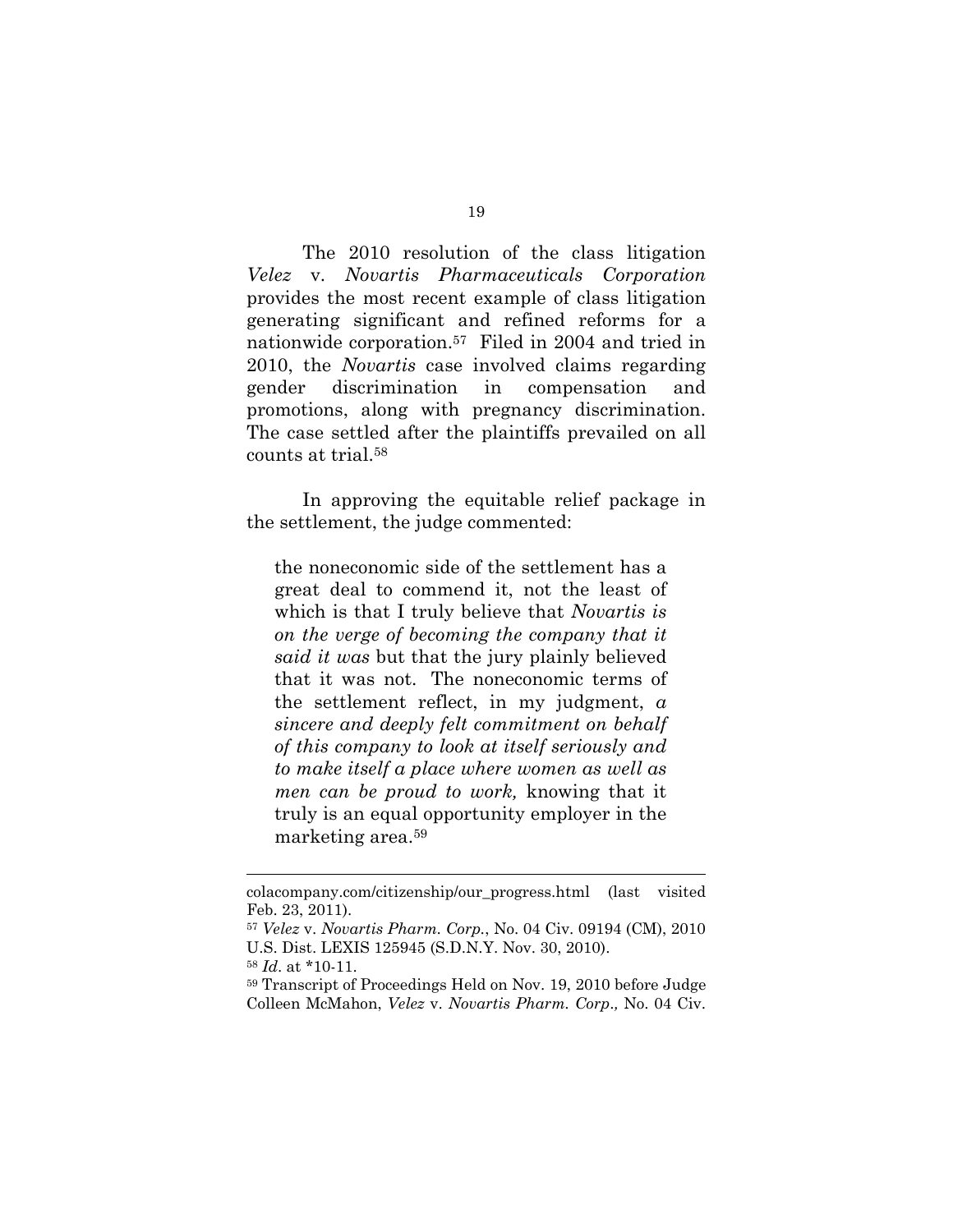The court's comments on the settlement contain two important observations: first, that the settlement fostered reforms that the company previously would have rejected as unnecessary, and second, that the class litigation had generated a true and lasting change in the corporation's commitment to nondiscrimination. Thus, the *Novartis* class litigation had precisely the sort of effect envisioned by Congress when it passed Title VII: an effect that, although originating from external private litigation, is tailored to bring about meaningful and lasting change to the company's culture, systems, and practices.60

Indeed, history teaches us that class litigation can have positive effects that long outlast the litigation. The external pressures of class litigation can force an internal reexamination of executive attitudes and corporate culture for which parallels cannot be found in individual litigation. For example, after the litigation was filed but *before* the

<sup>09194 (</sup>CM), 2010 U.S. Dist. LEXIS 125945 (S.D.N.Y. Nov. 30, 2010) (emphasis added).

<sup>60</sup> The reforms in the *Novartis* settlement include changes to the company's management development process that made it more transparent, self-guided, consistent and accessible; changes to the performance management system to make the evaluations more closely tied to the actual job duties being performed by the corporation, and changes to the compensation system to ensure that the discretion exercised by managers in deciding employees' compensation is directed by corporate guidelines and reviewed by higher management. In addition, the monetary relief included full backpay awards to the entire class. *Velez* v. *Novartis Pharm. Corp.*, No. 04 Civ. 09194 (CM), 2010 U.S. Dist. LEXIS 125945 (S.D.N.Y. Nov. 30, 2010).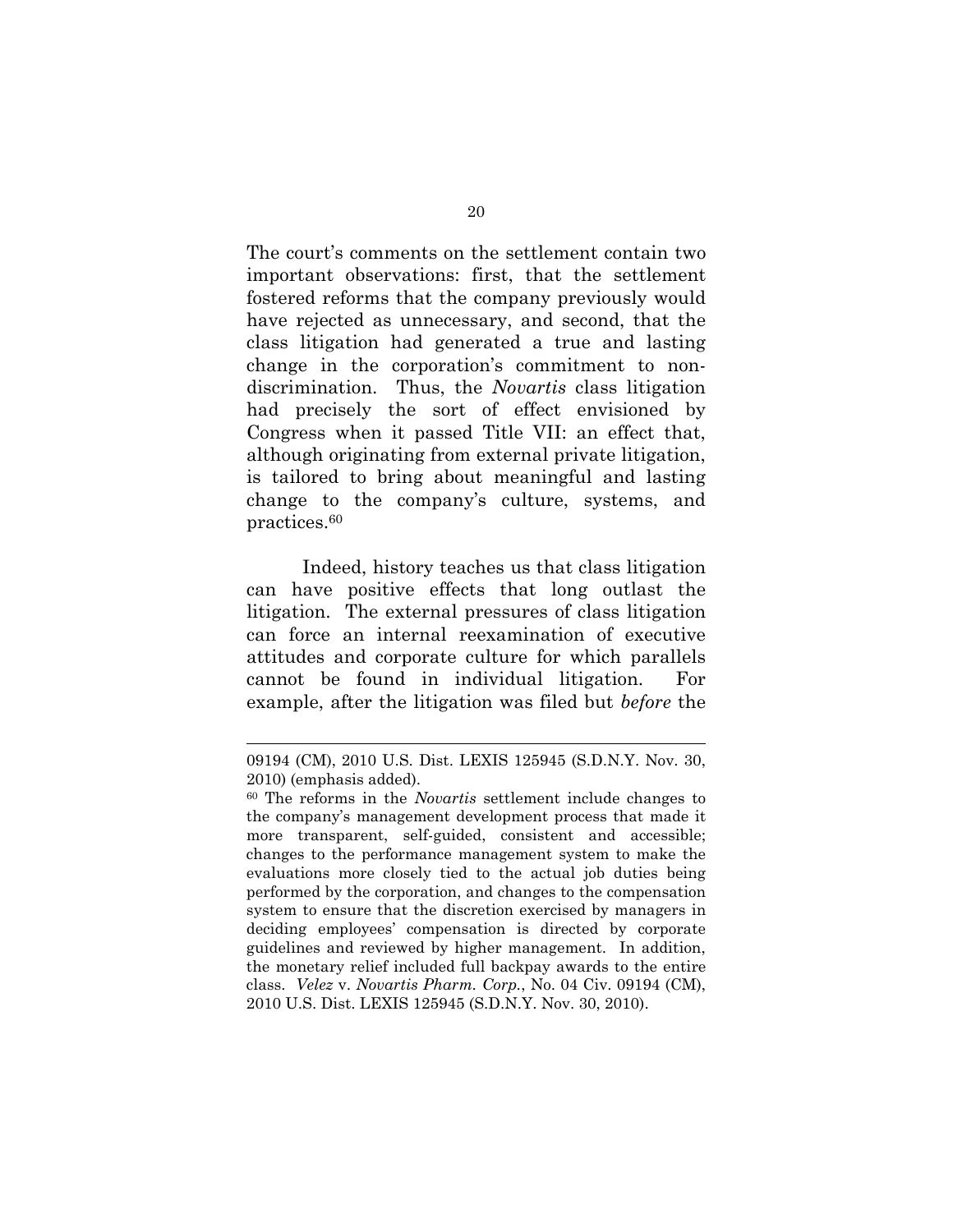class litigation was settled in *Roberts* v. *Texaco, Inc.*,61 Texaco's senior management initiated an independent internal investigation that led to the conclusion "that the time was right for [Texaco] to declare total war on intolerance," including not only race *but also gender* discrimination.<sup>62</sup> To that end, Texaco hired the Honorable A. Leon Higginbotham, former Chief Judge of the U.S. Court of Appeals for the Third Circuit, to work with Texaco to "transform our Company to be a model of fairness, without discrimination in the workplace."63 The corporate leadership was galvanized by large-scale litigation in two ways—first to address systemic problems with race that the litigation targeted, and second to implement beneficial reforms that far exceeded the scope of the litigation. $64$  Similarly, reforms implemented by Coca-Cola to address race problems also yielded benefits to female employees, with a 68% increase in female leadership at the company over the five-year period of the settlement.65

<sup>61 979</sup> F. Supp. 185 (S.D.N.Y. 1997).

<sup>62</sup> Cathy Cronin-Harris & David M. White, NEGOTIATING ENDURING CORPORATE CHANGE: A CASE STUDY ON THE TASK FORCE ON EQUALITY AND FAIRNESS IN *ROBERTS V. TEXACO INC*. 14 (2005) (citing an interview with Texaco Vice Chairman Allen Krowe),

http://www.dmwlawfirm.com/resources/Texaco%20Case%20Stu dy.pdf.

<sup>63</sup> *Id.* at 15 (citing a November 26, 1996 press release issued by Texaco CEO Peter I. Bijur).

<sup>64</sup> *Id.* 65 TASK FORCE REPORT, *supra* note 48, at 6.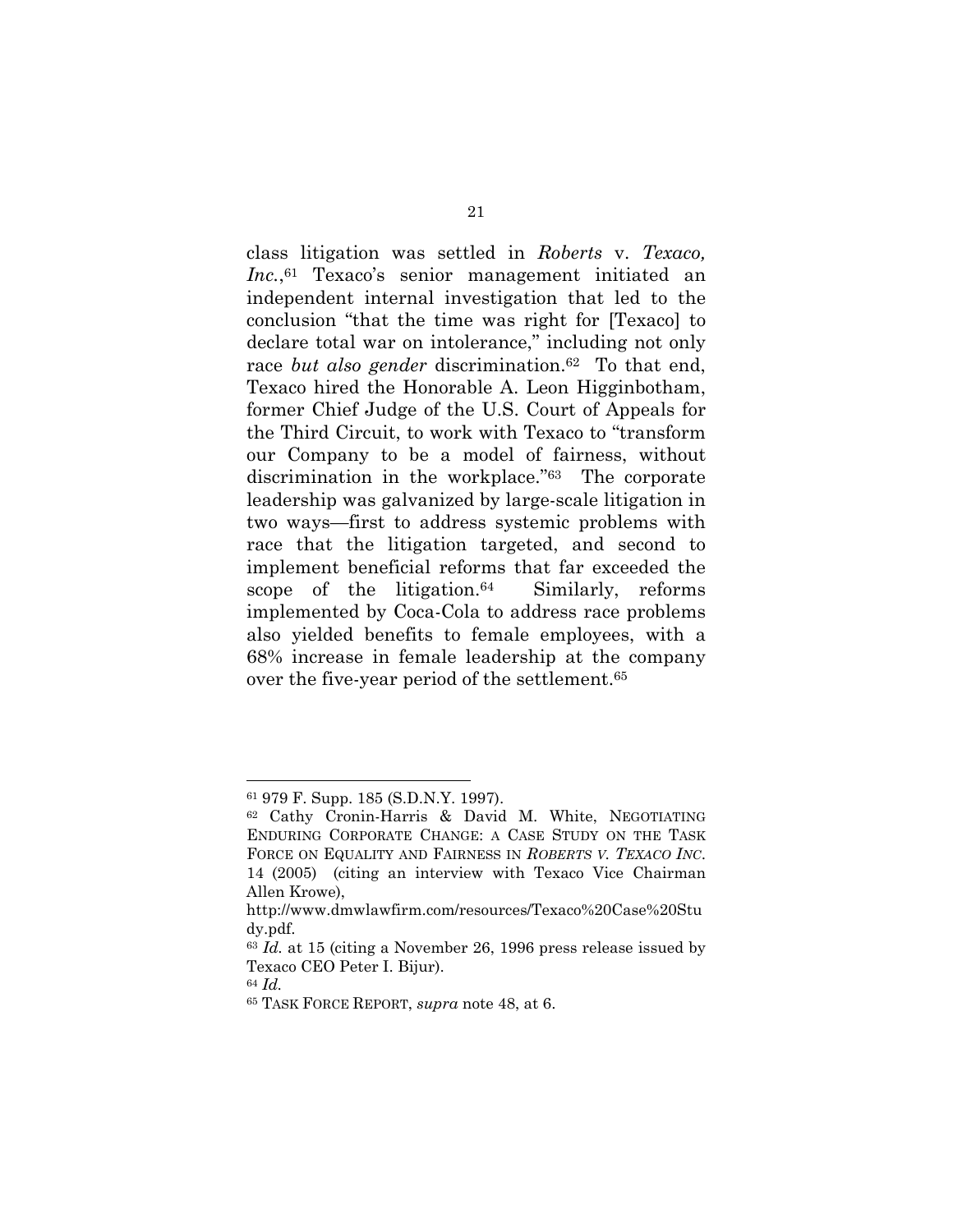In sum, class action litigation can serve as a wake-up call for recalcitrant corporations. That wake-up call often leads to real and meaningful change in the corporate cultures at issue. The centerpiece of class action relief is the set of systemic reforms that provide practical steps to bring about necessary long-term changes. Historically, such systemic reforms represent carefully-tailored applications of the business community's best practices. As such, class actions provide an appropriate remedy for those corporations that suffer from persistent, institutionalized discrimination.<sup>66</sup>

# **IV. Class actions can provide businesses with more efficient alternatives to individual litigation.**

Class actions also provide an efficient mechanism to address disparities arising from discrimination for both employees and employers. Indeed, the business sector has long acknowledged the efficiencies of class actions. For example, in support of the Class Action Fairness Act of 2005,<sup>67</sup> the U.S. Chamber of Commerce took the position that "[c]lass action litigation is a necessary part of our legal system because it can bring efficiency and fairness to situations involving many people with

<sup>66</sup> As these cases demonstrate, not all class actions are without merit. Where there is merit to the claims, equitable relief in the form of backpay and in the form of systemic reform is not only appropriate but laudable.

<sup>67</sup> Pub. L. No. 109-2, 119 Stat. 4 (2005).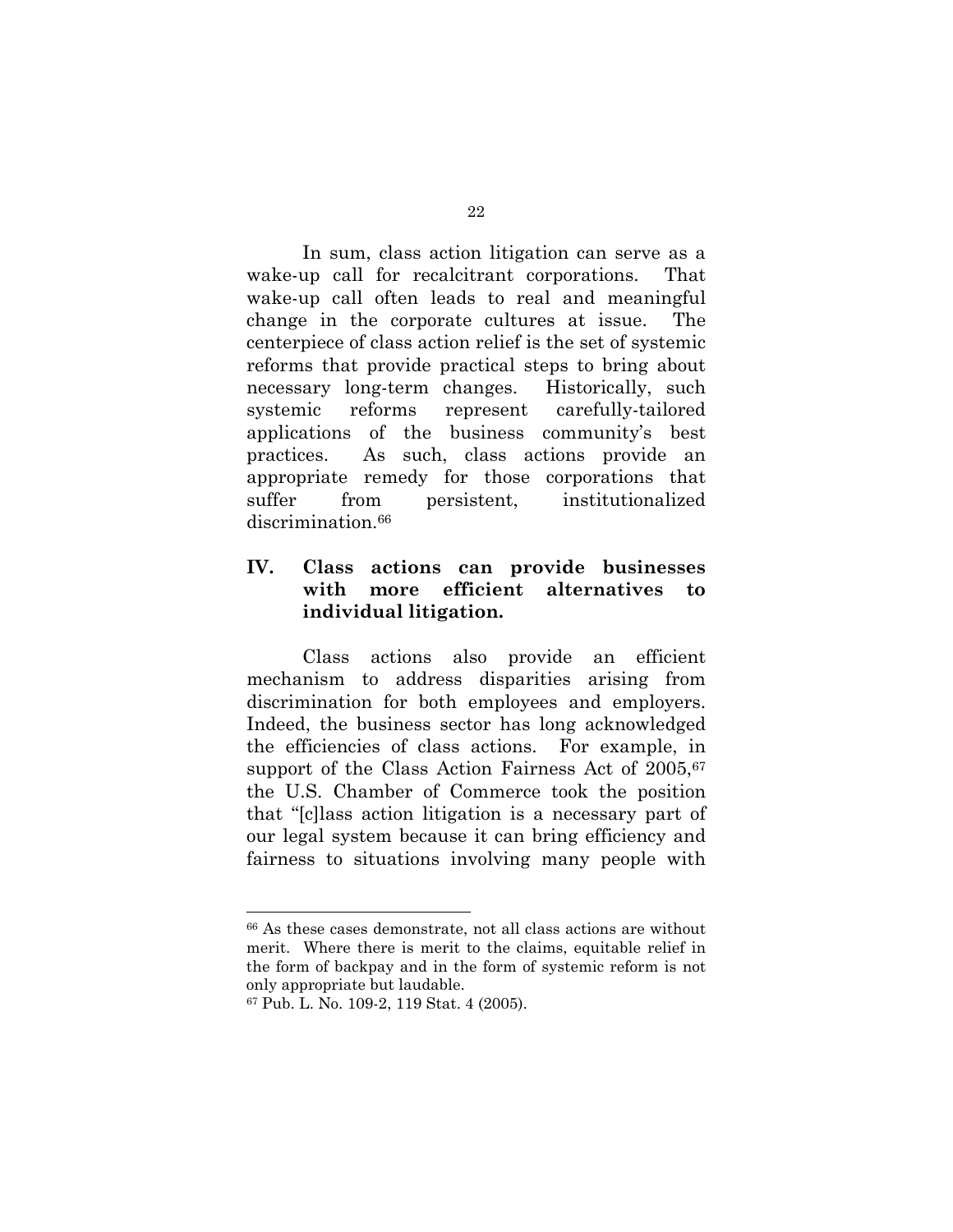similar claims."68 The Chamber asserted that federal lawsuits "ensure an evenhanded forum for bringing large, interstate class actions."69 And in a recent amicus brief before this Court, the Chamber acknowledged that there is an "enormous societal interest in preventing serial litigation."70

Indeed, the common sense nature of this observation is borne out by history. The *Shoney's* settlement resolved the claims of approximately 200,000 individuals, the *Coca-Cola* settlement resolved the claims of 2,200 individuals, the *Texaco* settlement resolved the claims of 1,300 individuals, and the *Novartis* settlement resolved the claims of  $6,200$  individuals.<sup>71</sup> Rather than burdening corporations (and courts) with nearly 210,000 individual actions, these claims were resolved

<sup>68</sup> U.S. Chamber of Commerce and U.S. Chamber Institute for Legal Reform, Statement on The Class Action Crisis and S. 1712 – "The Class Action Fairness Act" (July 31, 2002), http://www.uschamber.com/issues/testimony/2002/class-actionfairness-act.

<sup>69</sup> U.S. Chamber Institute for Legal Reform, Class Action Toolkit,

http://www.legalreformnow.com/images/stories/documents/pdf/ ClassActionToolkit.pdf (last visited Feb. 23, 2011).

<sup>70</sup> Brief for the Chamber of Commerce of the U.S. as Amicus Curiae Supporting Respondent, Smith v. Bayer Corp., No. 09- 1205 (U.S. argued Jan. 18, 2011).

<sup>71</sup> *Haynes* v. *Shoney's, Inc.*, No. 89-30093-RV, 1993 U.S. Dist. LEXIS 749 (N.D. Fl. Jan 25, 1993); *Ingram* v. *Coca-Cola Co.*, 200 F.R.D. 685 (N.D. Ga. 2001); *Roberts* v. *Texaco, Inc.*, 979 F. Supp. 185 (S.D.N.Y. 1997); *Velez* v. *Novartis Pharm. Corp.*, No. 04 Civ. 09194 (CM), 2010 U.S. Dist. LEXIS 125945 (S.D.N.Y. Nov. 30, 2010).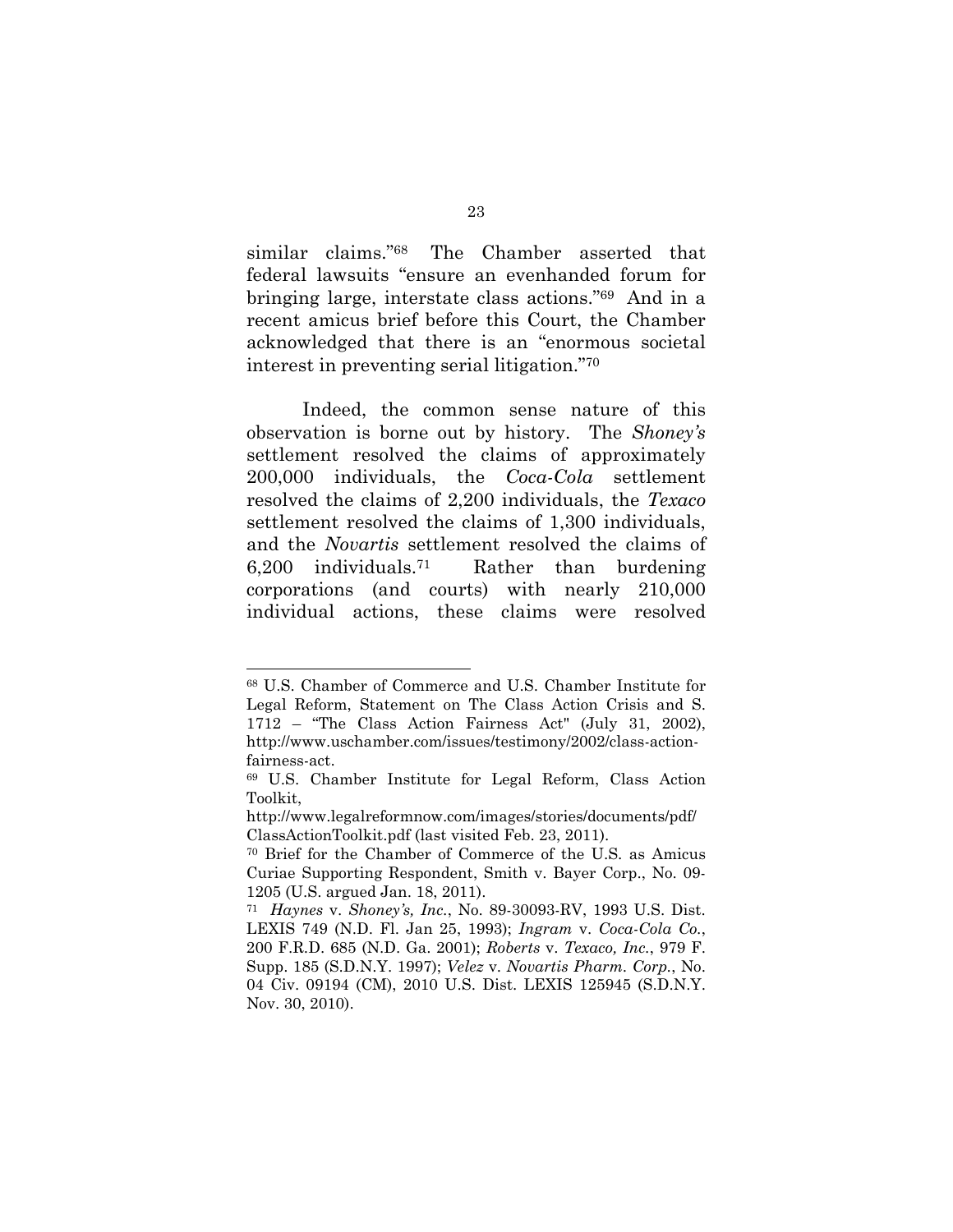through just four actions.72 Just as the court system benefits from the administrative efficiencies of a class action, so do the corporations that resolve claims through class actions.

Aside from the obvious efficiencies in resolving the multitude of claims at one time, class actions can provide future benefits. Systemic reforms help to insulate businesses from unfounded claims of discrimination going forward.73 Corporations that have adopted systemic reforms are better positioned to demonstrate that they have taken proper steps to ensure nondiscrimination.74

In addition, where a corporation makes significant modifications to its policies and procedures, particularly as a highly visible and public response to class litigation, those changes can have widespread effects "on corporate employment practices—even for smaller employers who pattern after the larger shops."75 Innovations adopted by

<sup>72</sup> Of course, other employment discrimination class actions that are not discussed here have also resulted in the successful resolution of hundreds of thousands of additional claims.

<sup>73</sup> For example, the *Roberts* v. *Texaco* case is, again, informative. *See* Levit, *supra* note 2, at 394 n.187.

<sup>74</sup> *Id*. at 394 n.187 (discussing Texaco's subsequent litigation history), 405 n.261 (discussing Coca-Cola's subsequent litigation history).

<sup>75</sup> HEWLETT, *supra* note 39, at 370; Orly Lobel, *Big-Box Benefits: The Targeting of Giants in a National Campaign to Raise Work Conditions*, 39 CONN. L. REV. 1685, 1688 (2007) (discussing how labor relations norms established with the "Big Three" auto manufacturers set industry standards); Jesse Ellison, *Shattering Glass Ceilings*, NEWSWEEK, June 15, 2010, http://www.newsweek.com/2010/06/15/shattering-glass-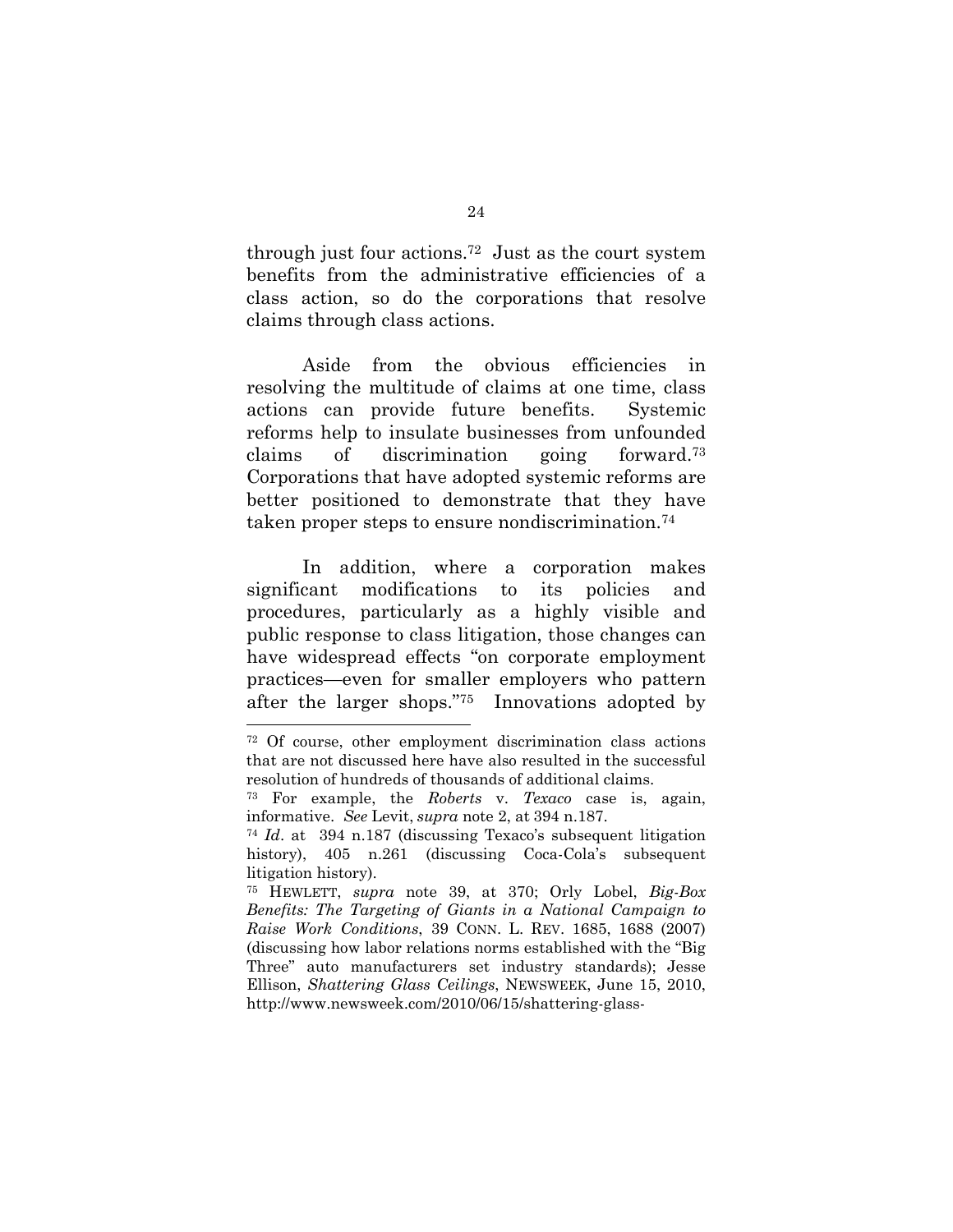larger corporations not only are more visible by virtue of the size of the employer but also suggest a level of reliability that invites smaller companies to rely on the larger corporations' vetting process. While it is impossible to know precisely how many executives called for internal analysis of gender and race disparities after the resolution of cases like *Shoney's*, *Texaco*, *Coca-Cola*, or *Novartis*, good business practice dictates that one learns from both the mistakes and advances of its competitors. Thus, good business practices adopted because of a class action in order to comply with the law can have a domino effect, reaching down to the smaller businesses that follow suit.

The benefits of class litigation, both those directly linked to compliance with Title VII and the efficiency benefits described above, therefore, are not limited to the individual corporation subject to a meritorious suit. Instead, the benefits extend to the business community as a whole—to employees and employers alike.

ceilings.html (discussing how the Novartis verdict would lead to employers examining their own policies and practices more closely).